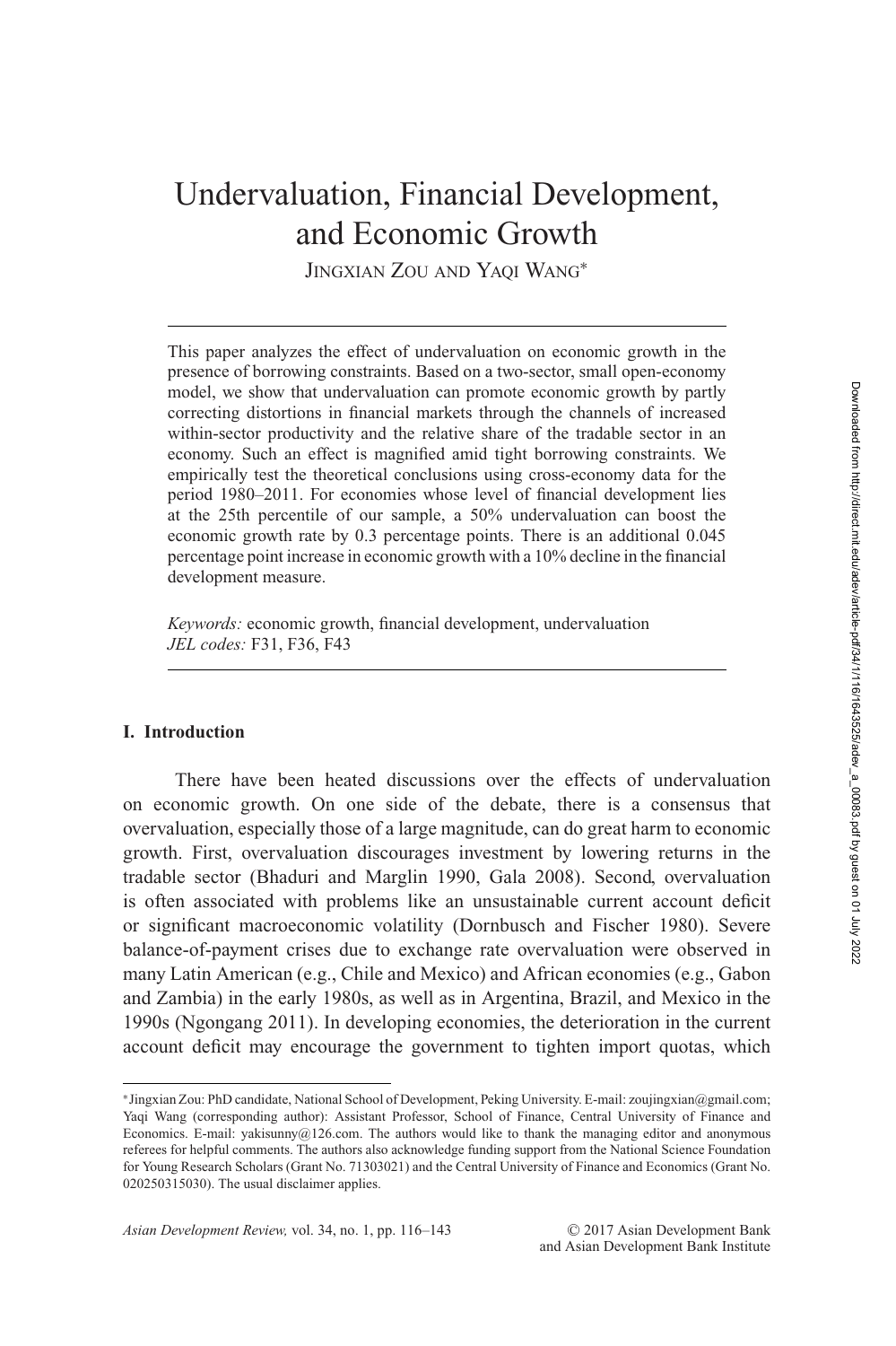increases the probability of rent-seeking and corruption (Krueger 1974, Bleaney and Greenaway 2001).

On the other side, several empirical works (Dooley, Folkerts-Landau, and Garber 2004; Levy-Yeyati and Sturzenegger 2007; Rodrik 2008) find that undervaluation can play a significant role in promoting economic growth.<sup>1</sup> The reasons suggested in these papers diverge, with the former group emphasizing the role of capital deepening and savings accumulation driven by undervaluation, while the latter group views undervaluation as a correction for institutional defects and market failure. Even though there is no consensus on how undervaluation might promote economic growth, a consistent empirical fact is that the growth effect of undervaluation is much more prominent in developing economies than in developed economies. However, the existing literature does not provide a sound answer as to why there is such a difference in undervaluation's growth effect between developing and developed economies. Keeping this question in mind, the explanation we put forward in this paper is centered on an economy's level of financial development.

In the theoretical discussion below, we illustrate how borrowing constraints might amplify the growth effect of real currency undervaluation. Our model is closely related to that of Aghion et al. (2009), which show that, in the presence of a liquidity shock and wage stickiness, volatility in the real exchange rate will reduce the success probability of firms' research and development activities, thus lowering the aggregate growth rate. Such an effect is magnified in developing economies due to the existence of borrowing constraints. Based on their work, we establish a two-sector (tradable and nontradable), small open-economy model. There are two sources driving economic growth in our model: technological progress within the tradable sector and resource reallocation from the nontradable to the tradable sector. We also introduce firms' financial constraints in our model. At the end of the first period, each individual firm faces a stochastic liquidity shock after which only firms with sufficient funds can conduct the research and development needed to achieve a technology upgrade.

One of our conclusions is that if the exchange rate is sustained at the expected equilibrium level, the tradable sector suffers greater distortion due to binding financial constraints, as reflected in the lower probability of a technology upgrade in the tradable sector, which is driven by the difference in output elasticity of production between the tradable and nontradable sectors. If instead the policy of undervaluation is adopted under the assumption of wage stickiness, then domestic currency undervaluation is equivalent to an unexpected windfall for exporters.

<sup>&</sup>lt;sup>1</sup>For example, the People's Republic of China has long been accused of manipulating its exchange rate by undervaluing the renminbi to promote exports and economic growth (Frankel 2003, Krugman 2003, Goldstein 2004).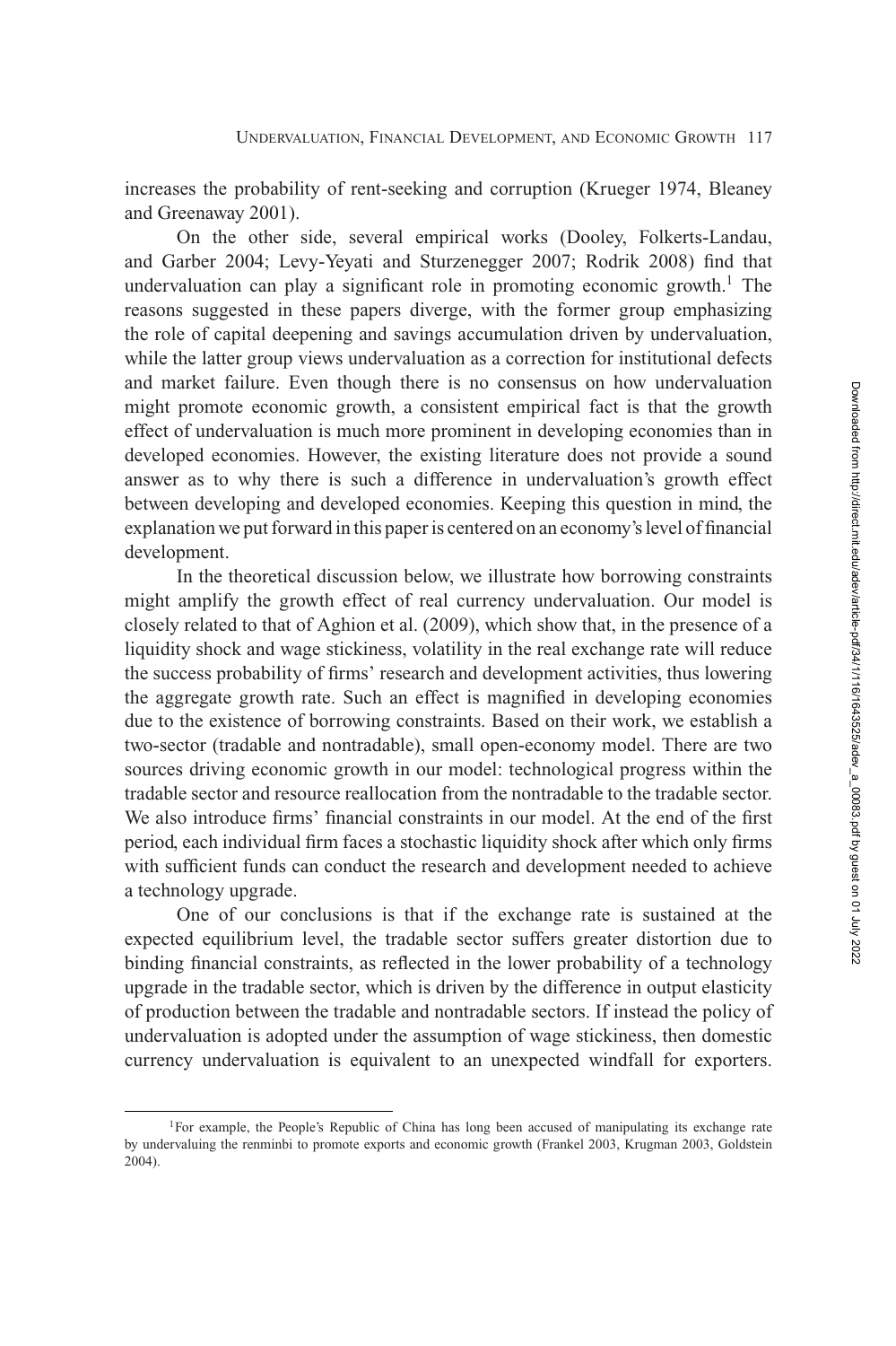Increased domestic product prices, coupled with sticky wages, can effectively raise a firm's profit, which effectively relaxes the financial constraint and facilitates technological progress, leading to a within-sector productivity increase. Moreover, since the tradable sector is typically the sector with the faster rate of technological progress, the expansion of the tradable sector will accelerate the resource reallocation effect between sectors. In sum, domestic currency undervaluation can be seen as a way to correct a distortion in the finance sector by increasing both within-sector productivity and resource allocation efficiency between sectors.

How significant such a promotion effect can be depends on the level of development of an economy's financial market. Specifically, the impact corresponds to the tightness of the financial constraint. In an economy that is characterized as having sufficient financial liquidity, all of its firms can survive a liquidity shock by engaging in intertemporal borrowing. Under such circumstances, there is no room for domestic currency undervaluation as a means of relaxing the financial constraint. Following such logic, we propose that the effect of domestic currency undervaluation on economic growth should be more significant at lower levels of financial development, which partly explains why developing economies have a preference for undervaluation.

This paper incorporates the findings in two distinct branches of literature. The first branch reviews the effects of currency undervaluation on economic growth, which has always been a major area of interest for both academics and policy makers. Most of the early empirical evidence supports the view that real exchange rate misalignment, when used as a form of price distortion, will have negative impacts on macroeconomic variables such as imports, exports, industrial structure, resource allocation, and income distribution. (Edwards 1988; Cottani, Cavallo, and Kahn 1990). At the same time, there is no difference found between the effects of currency overvaluation or undervaluation on economic growth in this research. Razin and Collins (1997) put forward that there might be some nonlinear correlation between real exchange rate misalignment and economic growth. According to their results, only very large overvaluations appear to be associated with slower economic growth. Moderate and high (as opposed to very high) undervaluations appear to be associated with more rapid economic growth. Specifically, a 10% overvaluation in the real exchange rate leads to a 0.6 percentage point decrease in the economic growth rate, while a 10% undervaluation contributes 0.9 percentage points to economic growth.

There are two traditional approaches in the literature to measuring the equilibrium real exchange rate. One is to use the fundamental equilibrium exchange rate (FEER) first proposed by Williamson (1985), who assumed macroeconomic balance. The other popular measurement is the behavioral equilibrium exchange rate (BEER), which focuses on the determinants of the exchange rate in the medium to long run (Baffes, Elbadawi, and O'Connell 1997; Maeso-Fernandez, Osbat, and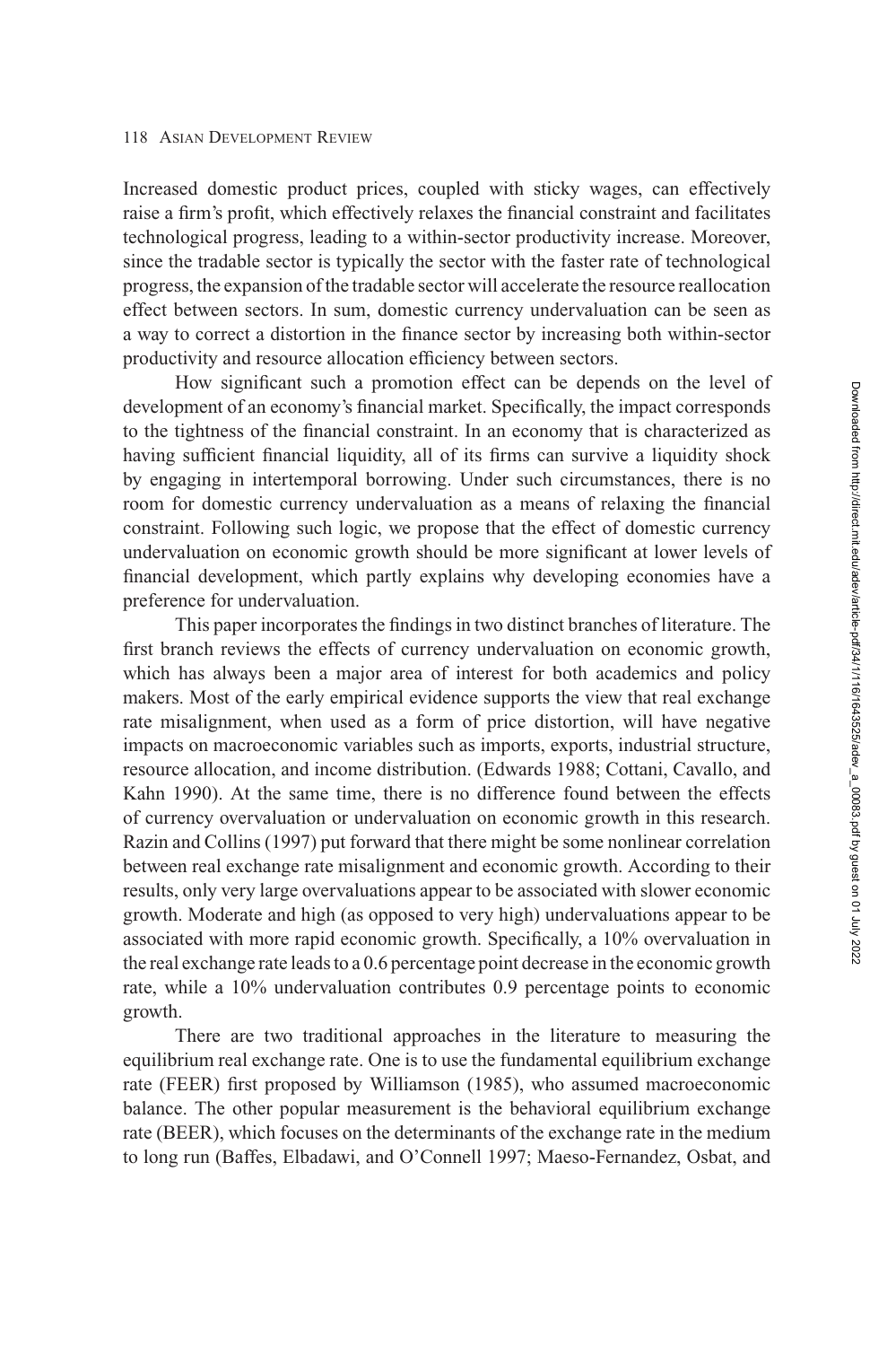Schnatz 2002). Both approaches have pros and cons, but a common challenge is the availability of data, especially for developing economies.<sup>2</sup>

To include developing economies in our analysis, we refer to a different measure used by Rodrik (2008). Our equilibrium value of the real exchange rate is defined as the predicted real exchange rate based on gross domestic product (GDP) per worker after controlling for the fixed effects of economy and year. Real exchange rate misalignment is defined as the difference between the real value and fitted value, with a positive difference referring to currency undervaluation and a negative difference to overvaluation. The intuition behind such an approach is to conceive of the Balassa–Samuelson adjusted rate as the equilibrium. Prices in the nontradable sector should be lower in poorer economies, which will influence the real exchange rate through lower overall domestic prices. The advantage of this approach is to enable the comparison of currency undervaluation both in terms of cross-section and time series analysis. Moreover, it does not require as many economy-level macroeconomic variables as the two traditional measures, which makes it ideal for analyzing long-term panel data containing many developing economies.

A second branch of literature relates to the role of financial market development in economic growth. Financial activities have often been seen as responses to developments in the real economy and therefore the topic previously did not assume much importance within academia (Robinson 1972, Meier and Seers 1984). A case in point is Lucas (1988), who once commented that the role of finance on economic growth had been overstressed. As the understanding of incomplete information and market frictions deepened, a number of people realized the impact of finance on economic growth, especially on how financial intermediaries help to overcome the problem of adverse selection and improve the efficiency of credit allocation (Bagehot 1873, McKinnon 1973, Miller 1998). According to Levine (2005), there are five channels through which finance can stimulate economic growth: (i) producing information ex ante about possible investments and the allocation of capital; (ii) monitoring investments and exerting corporate governance after providing finance; (iii) facilitating the trading, diversification, and management of risk; (iv) mobilizing and pooling savings; and (v) easing the exchange of goods and services. Levine concludes that financial market development can stimulate economic growth by improving resource allocation and investment returns.

This paper contributes to the literature in three aspects. First, we try to explain the divergent effects of currency undervaluation on economic growth between developing and developed economies, which has become a stylized empirical fact lacking a solid explanation. What we find both theoretically and empirically is that the level of financial development is important in determining

<sup>2</sup>For a more detailed methodological comparison of BEERs and FEERs, please refer to Clark and MacDonald (1999).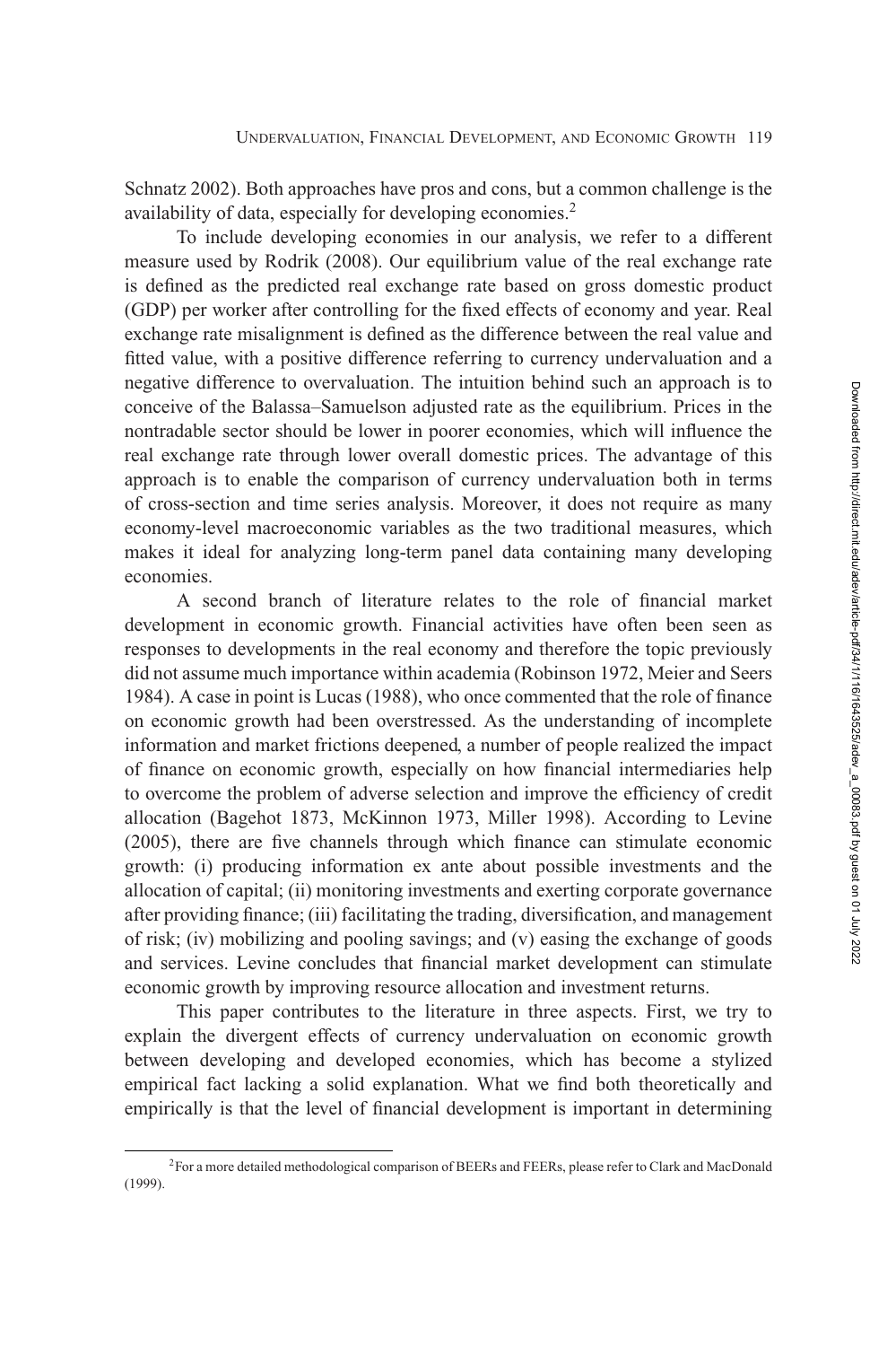currency undervaluation's effect on economic growth. We illustrate that currency undervaluation can partially compensate for the underdevelopment of financial markets and such an effect is magnified in less financially developed economies. Second, by using cross-economy data covering the period 1980–2011, we empirically quantify the effects of currency undervaluation on economic growth and separately examine the two channels through which currency undervaluation contributes to economic growth: (i) raising productivity within the tradable sector, and (ii) expanding the size of the tradable sector relative to the nontradable sector.

With regard to the policy implications, this paper deepens our understanding of why some developing economies have a preference for currency undervaluation. According to our explanation, developing economies with underdeveloped financial markets can use undervaluation as a remedy for tight financial constraints through the relaxation of such constraints in the tradable sector, which in turn stimulates economic growth.

The rest of the paper is organized as follows. Section II introduces our theoretical model and predictions. Section III describes the data and variables we have constructed. Section IV presents the benchmark estimates, describes a series of robustness checks, and explores the two channels through which undervaluation affects economic growth. Section V concludes.

# **II. Theoretical Model**

In this section, we introduce our theoretical framework for further analysis. We consider a small, open-economy model in which wage stickiness is assumed in the short run. There are two sectors in the economy: tradable (T) and nontradable (N). The price for sector N is denoted as  $P_t^N$ . The tradable sector produces only a single good whose price is denoted as  $P_t^T$ .  $P_t^T$  is determined by the international market in our model. Normalizing the world price for the tradable good as 1, we have

$$
P_t^T = S_t P_t^{T^*} = S_t \tag{1}
$$

where  $P_t^{T^*}$  and  $S_t$  are the world price and nominal exchange rate, respectively.

The exchange rate,  $S_t$ , fluctuates around its equilibrium value,  $E(S_t) = \overline{S}$ . The equilibrium is the expectation value based on all historical information, which is consistent with the idea that the predicted value is formed using all available fundamentals.

We assume that wages are sticky in the short run. Following Aghion et al. (2009), it is assumed the wage rate at *t*-period is determined by

$$
W_t^T = E\left(P_t^T\right)\kappa A_t^T = \bar{S}\kappa A_t^T, W_t^N = P_t^N \kappa A_t^N
$$
\n<sup>(2)</sup>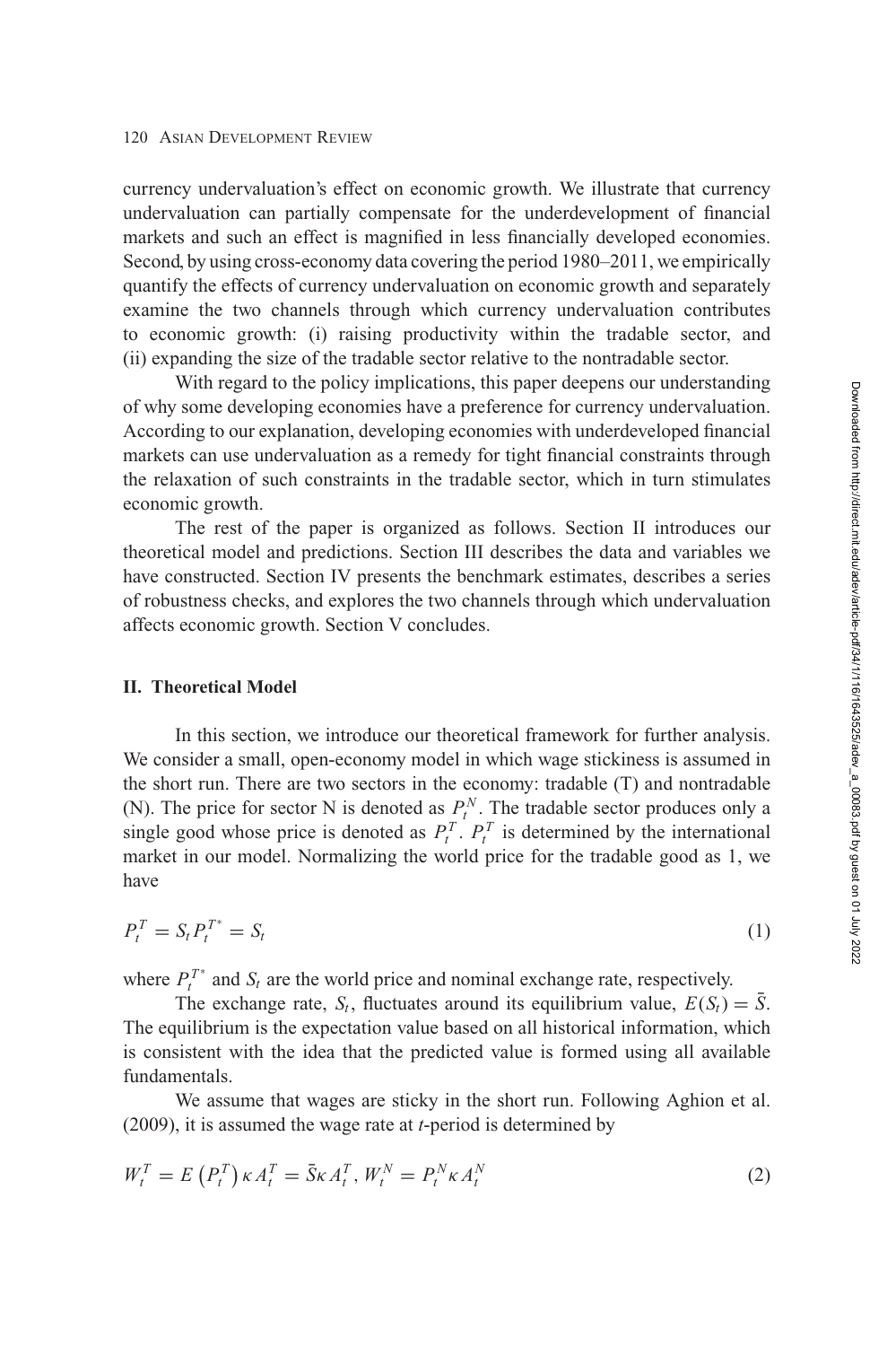which means the real wage in each of the two sectors is equal to sectorial productivity  $(A_t^T, A_t^N)$  times  $\kappa$ , where  $\kappa < 1$  is the reservation utility (the utility gained while not working). Since the prices in the tradable sector are also influenced by fluctuation in the nominal exchange rate, the wage rate is determined by the expected equilibrium exchange rate,  $E(P_t^T) = E(S_t) = \overline{S}$ . The free mobility of labor will equalize wages in the two sectors ( $W_t^T = W_t^N$  $\stackrel{\Delta}{=} W_t$ ); such an equation can also be used to determine the price level of the nontradable sector  $(P_t^N)$ .

#### **A. Firm Decision**

The wage rate at the beginning of the first period is the function of the expected equilibrium exchange rate so that a firm's decision is a two-period problem. First, based on the known distribution of a liquidity shock, the firm speculates the probability of achieving a technology upgrade. The labor demand is determined by maximizing the expected sum of revenues over the two periods. At the end of each period, the stochastically distributed liquidity shock is realized and only those firms that succeed in raising sufficient funds can complete the technology upgrade and realize the associated profit  $(v_{t+1})$ . The sectorial productivity is determined by the proportion of firms succeeding in innovation  $(\rho_t)$ .

Assuming labor is the only input, the production functions in the tradable and nontradable sectors take the following forms:

$$
y_t^T = A_t^T (l_t^T)^{\alpha^T}
$$
  

$$
y_t^N = A_t^N (l_t^N)^{\alpha^N}
$$
 (3)

To guarantee that profits can be allocated for technological innovations, we consider the case of decreasing returns to scale. Moreover, it is assumed that the output elasticity of labor is larger in the nontradable sector:<sup>3</sup>

 $1 > \alpha^N > \alpha^T$  (4)

<sup>&</sup>lt;sup>3</sup>We discuss more on the validity of assumption  $1 > \alpha^N > \alpha^T$  here. If the production function takes the Cobb–Douglas form, then the assumption  $\alpha^N > \alpha^T$  implies that the nontradable sector is more labor intensive than the tradable sector, which is also a basic assumption in Herrendorf, Rogerson, and Valentinyi (2013). To measure labor intensity, several major indexes are used. For data at the firm level, these include employer's compensation/total assets (Dewenter and Malatesta 2001) and employer's compensation/sales (Grubaugh 1987). For data at the industry level, a frequently used index is industrial labor compensation/industrial nominal value-added output (Acemoglu and Guerrieri 2006). In order to enable summary statistics covering as many economies as possible, we use industrial labor compensation/value-added output from the World Bank's World Development Indicators to proxy for labor intensity. Our sample includes 214 economies covering the period 1960–2014. The mean value of labor intensity is 0.81 in the manufacturing sector and 1.01 in the service sector. Broken down into subperiods, the mean values for the manufacturing and service sectors in 1960–1980 are 0.72 and 0.98, respectively. For 1981–2014, the corresponding figures are 0.83 and 1.02, respectively. Therefore, on average, the nontradable (services) sector is more labor intensive than the tradable (manufacturing) sector, which is compatible with the assumption  $\alpha^N > \alpha^T$ .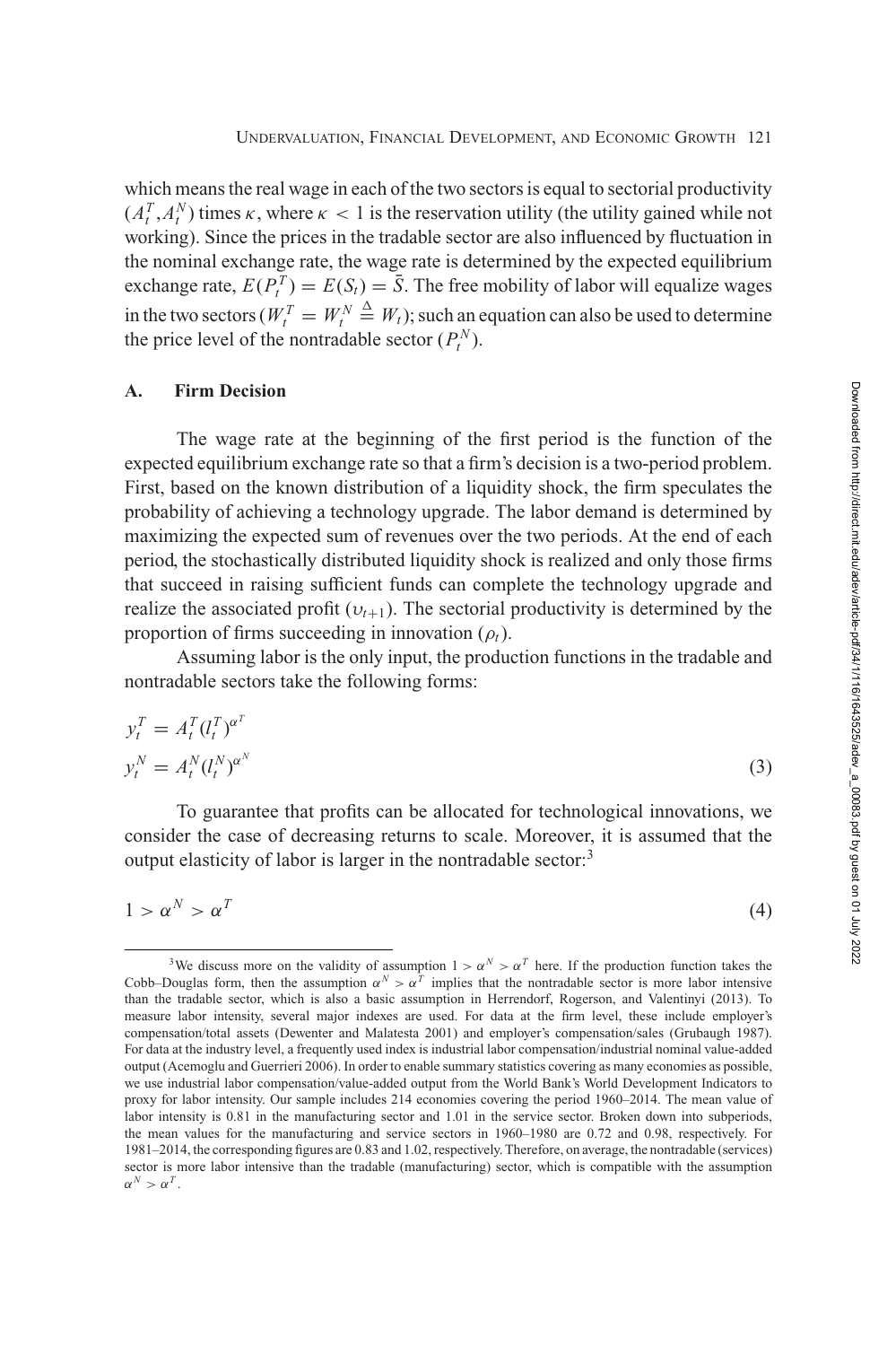The profits at the end of the first period are

$$
\pi_t^T = P_t^T y_t^T - W_t l_t^T = A_t^T S_t (l_t^T)^{\alpha^T} - \bar{S} \kappa A_t^T l_t^T \n\pi_t^N = P_t^N y_t^N - W_t l_t^N = A_t^N P_t^N (l_t^N)^{\alpha^N} - P_t^N \kappa A_t^N l_t^N
$$
\n(5)

We need to assume that wages are sticky in the short run because the wage level is determined by the expectation formed at the beginning of each period. When the realized exchange rate value  $(S_t)$  deviates from  $\overline{S}$ , the wage paid will not change in the short run. Instead, only the product price and labor demand will be affected. Only when there is a divergence of the realized value with the equilibrium level can the profit in the tradable sector be altered, which further impacts the tightness of the borrowing constraint.

In the maximization problem of the firm, the decision variable is labor demand  $(l_t)$ , which affects the firm's profit at the end of the first period  $(\pi_t)$  and further determines the upper bound of the borrowing constraint in the presence of a liquidity shock. All of these factors affect the chance for success of a technology upgrade in the second period  $(\rho_t)$  as the firm maximizes the expected sum of revenues over two periods:

$$
\max_{l_i^S} \left\{ \pi_i^S + \beta \rho_i^S E_t v_{t+1} \right\}, S = T, N \tag{6}
$$

## **B. Technology Upgrading and Borrowing Constraint**

In each period, both sectors T and N can upgrade their technology by the multiplier  $\gamma > 1$ , meaning that in the next period the productivity of firms achieving innovation will be the following:<sup>4</sup>

$$
A_{t+1}^S = \gamma A_t^S, S = T, N \tag{7}
$$

Furthermore, we assume the realized value after innovation is proportional to the nominal productivity in the next period:

$$
V_{t+1}^{S} = \nu P_{t+1}^{S} A_{t+1}^{S}, S = T, N
$$
\n(8)

 $\nu$  is assumed to be sufficiently large so that innovation is profitable for firms in both sectors. That is to say, in the absence of a borrowing constraint, all firms will choose to make a technology upgrade, which will result in a growth rate of  $\gamma > 1$ 

<sup>4</sup>For simplicity, the rates of technology upgrading are assumed to be equalized across the two sectors. In cases of the tradable sector having a faster rate ( $\gamma^T > \gamma^N$ ), our main conclusions still hold. In fact, the results are strengthened.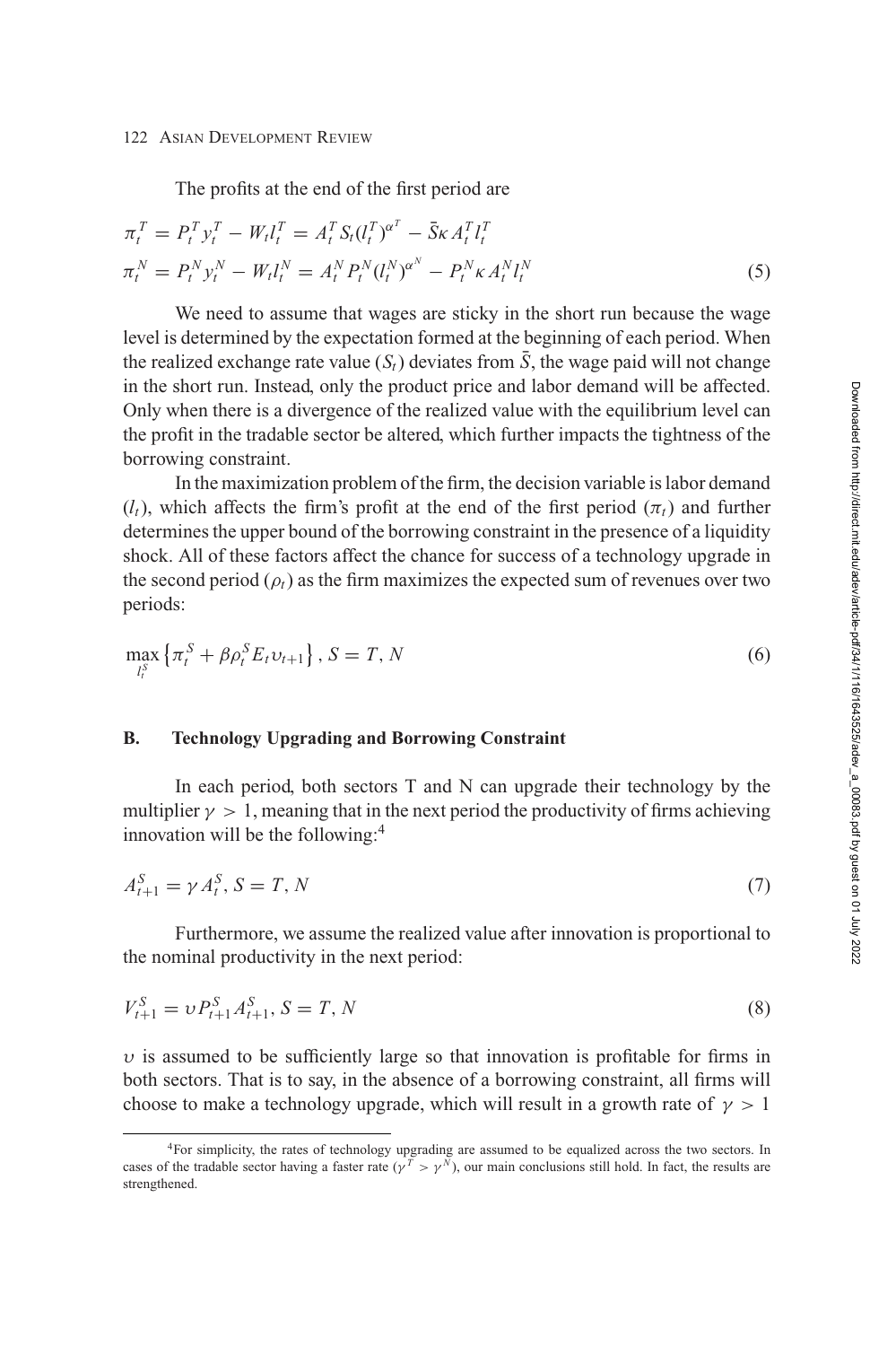for the whole economy. However, firms face a borrowing constraint in our setup: it is assumed that the funds a firm can borrow should be no more than  $\mu - 1$  times its realized profit  $(\pi_t)$  at the end of period *t*. Equivalently, the maximum amount of capital available is  $\mu \pi_t$ . The parameter  $\mu$  indicates the level of development of the financial market (or, more explicitly, the tightness of the borrowing constraint). The smaller  $\mu$  is, the harder it is for firms to borrow. Contrarily, if  $\mu$  is sufficiently large, then all capital demands can be satisfied and there is no borrowing constraint.

Firm *i* will confront a liquidity shock at the end of period  $t$ ,  $(C_t)$ , which can also be seen as the amount of liquidity needed for innovation. Whether or not the liquidity requirement is satisfied determines the success or failure of innovation. If the financial market is perfect, then all firms can survive the liquidity shock by relying on intertemporal borrowing. The probability of firms successfully achieving a technology upgrade is 1, and the overall growth rate is constant. It is the presence of a borrowing constraint that leads to only some firms achieving a technology upgrade. The impact of such a shock is assumed to be proportional to a firm's nominal productivity at period *t*:

$$
(C_t^S)_i = c_i P_t^S A_t^S, S = T, N
$$
\n
$$
(9)
$$

where  $c_i$  is assumed to be independent and identically distributed across all firms with a cumulative distribution function of *F*(.).

Consequently, only those firms satisfying  $\mu \pi_i^S \ge C_i^S$  (those firms with sufficient funds) can survive a liquidity shock and achieve a technology upgrade. As a result, the probabilities of firms achieving innovation in each of the two sectors are

$$
\rho_t^S = Pr\left(c_i \le \frac{\mu \pi_t^S}{P_t^S A_t^S}\right) = F\left(\frac{\mu \pi_t^S}{P_t^S A_t^S}\right), S = T, N
$$
\n(10)

## **C. Equilibrium Profit**

Plugging the expression  $\rho_t^S$  into the maximization problem of the firm results in

$$
l_t^T = \left(\frac{\alpha^T S_t}{\kappa \bar{S}}\right)^{\frac{1}{1-\alpha^T}}, l_t^N = \left(\frac{\alpha^N}{\kappa}\right)^{\frac{1}{1-\alpha^N}}
$$
(11)

Plugging  $l_t^S$  into the profit functions of each sector results in

$$
\pi_t^T = A_t^T S_t \left(1 - \alpha^T\right) \left(\frac{\alpha^T S_t}{\kappa \bar{S}}\right)^{\frac{\alpha^T}{1 - \alpha^T}} \triangleq A_t^T S_t \Psi^T \left(\frac{S_t}{\bar{S}}\right)^{\frac{\alpha^T}{1 - \alpha^T}}
$$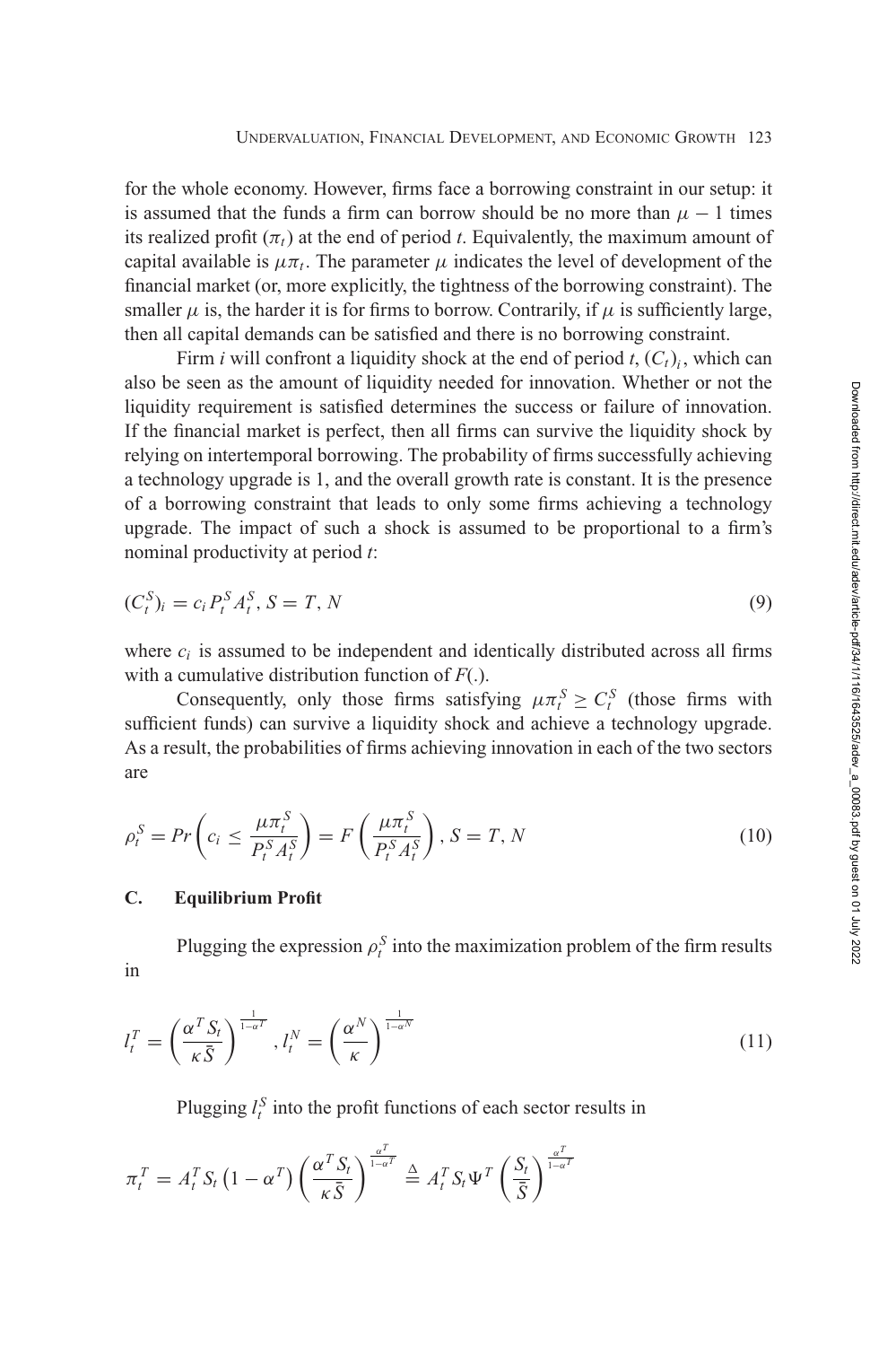$$
\pi_t^N = A_t^N P_t^N \left(1 - \alpha^N\right) \left(\frac{\alpha^N}{\kappa}\right)^{\frac{\alpha^N}{1 - \alpha^N}} \triangleq A_t^N P_t^N \Psi^N \tag{12}
$$

From equation (10), we know the probability of completing the innovation is

$$
\rho_t^T = F\left(\mu \Psi^T \left(\frac{S_t}{\bar{S}}\right)^{\frac{\alpha^T}{1-\alpha^T}}\right), \rho_t^N = F\left(\mu \Psi^N\right)
$$
\n(13)

where  $\Psi^S = (1 - \alpha^s) \left(\frac{\alpha^s}{\kappa}\right)^{\frac{\alpha^S}{1 - \alpha^S}}, S = T, N$ 

From equation (13), we can see that if the exchange rate remains at its equilibrium value  $(S_t = \overline{S})$ , then the probabilities of a technology upgrade in the tradable and nontradable sectors are time invariant. Instead, they depend only on the borrowing constraint parameter  $(\mu)$ , the reservation utility  $(\kappa)$ , and the labor intensity parameter ( $\alpha^S$ ,  $S = T$ , N). Producers will adjust their factor demands at the beginning of each period. For a comparison between sectors, the relative magnitudes of the technology upgrade probabilities depend only on the parameters  $\Psi^T$ ,  $\Psi^S$ . Since the output elasticity of labor is larger in the nontradable sector  $(\alpha^N > \alpha^T)$ , it proves that  $\Psi^T < \Psi^N$ .<sup>5</sup> Further, we have  $\rho^T < \rho^N$ . Our conclusions based on these findings are summarized below.

*Conclusion 1: If the exchange rate remains at the equilibrium level and the borrowing constraint is binding, then the probability of achieving innovation is lower in the tradable sector than in the nontradable sector.*

As we have proved, real currency undervaluation  $(S_t > \overline{S})$  will have two effects on the tradable sector. One is the relative expansion of the tradable sector, both in terms of employment and output, with the magnitude amplified if measured in nominal terms. The other effect is the increased probability of a technology upgrade in this sector when  $\mu$  is finite. This explains why some developing economies have a preference for an exchange rate policy based on undervaluation. One possible reason is that intentional undervaluation relaxes the borrowing constraint in the tradable sector, which is characterized as having higher productivity than the tradable sector (Rodrik 2008). However, when  $\mu$  is sufficiently large, the financing demands of all firms can be satisfied and there is no borrowing constraint. Then  $\rho_t^T$ ,  $\rho_t^N \to 1$  holds and the effect on  $\rho_t^T$  due to the increase in  $S_t$  will be very trivial, which implies the increased probability of a technology upgrade in the tradable sector will be more significant in economies with a less developed financial market.

*Conclusion 2: Real exchange rate undervaluation will lead to the expansion of the tradable sector.*

<sup>&</sup>lt;sup>5</sup>To derive  $\Psi^T < \Psi^N$  from  $\alpha^T < \alpha^N$ , we can define a function  $\Psi(\alpha) = (1 - \alpha)(\alpha/\kappa)^{\frac{\alpha}{1 - \alpha}}$ . By calculating the log of both sides and then calculating the derivative with respect to  $\alpha$ ,  $\Psi(\alpha)$  increases in  $\alpha$  so that  $\Psi^T < \Psi^N$ .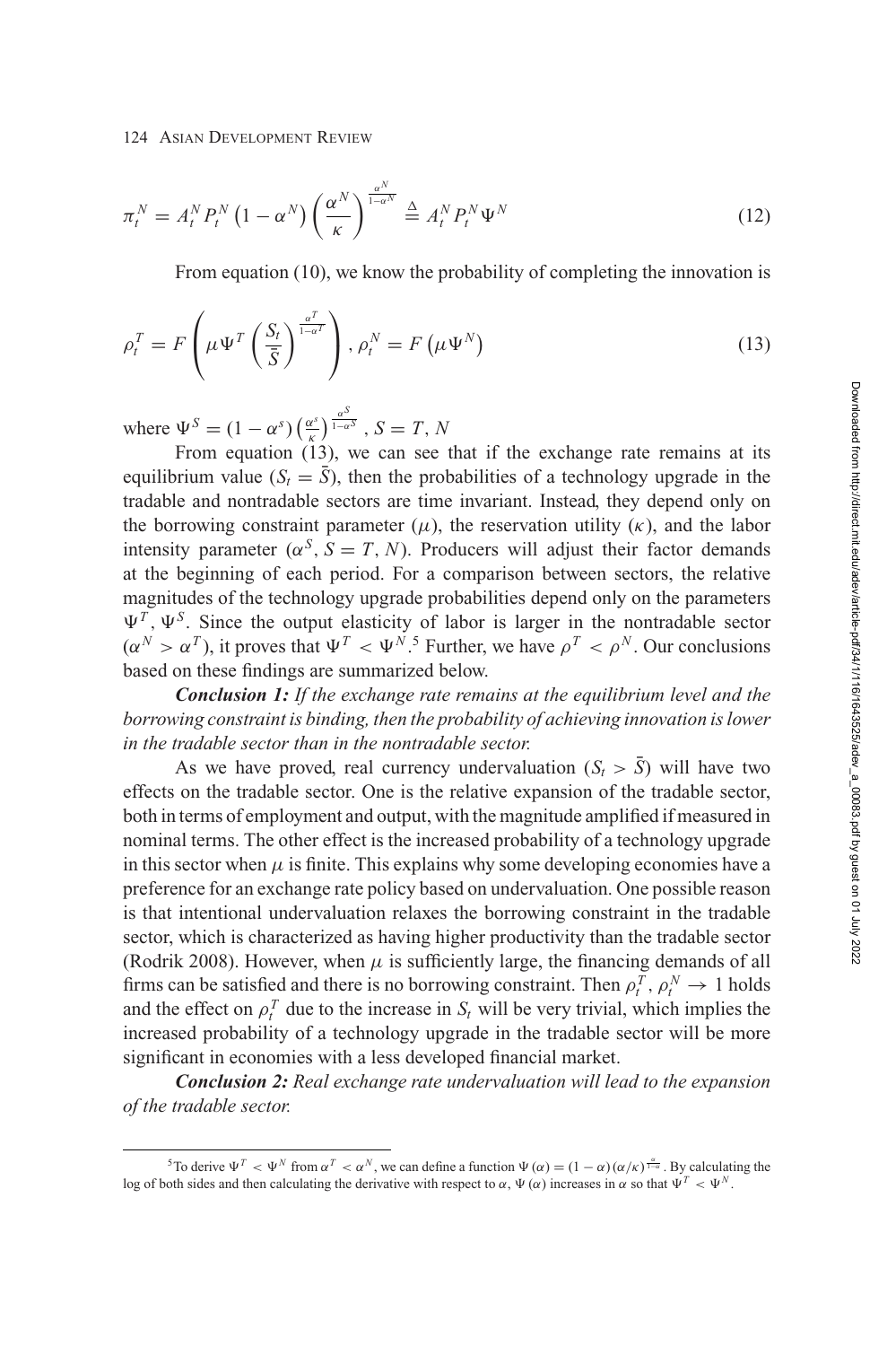*Conclusion 3: Real exchange rate undervaluation will increase the probability of technology upgrading in the tradable sector. Such an effect is magnified in economies with less developed financial markets.*

#### **D. Economic Growth Rate**

Next, we come to evaluate the impact of the real exchange rate on the economic growth rate. If we assume that the nominal exchange rate at period  $t-1$  remains  $\bar{S}$  (equilibrium level), then the real output in each of the two sectors is

$$
y_{t-1}^T = A_{t-1}^T \left(\frac{\alpha^T}{\kappa}\right)^{\frac{\alpha^T}{1-\alpha^T}}, y_{t-1}^N = A_{t-1}^N \left(\frac{\alpha^N}{\kappa}\right)^{\frac{\alpha^N}{1-\alpha^N}}
$$
(14)

When there is misalignment in the real exchange rate at period *t*, which means the realized value  $(S_t)$  deviates from  $\overline{S}$ , then the output in each of the two sectors is

$$
y_t^T = [\rho_t^T \gamma A_{t-1}^T + (1 - \rho_t^T) A_{t-1}^T] \left( \frac{\alpha^T S_t}{\kappa \bar{S}} \right)^{\frac{\alpha^T}{1 - \alpha^T}} = y_{t-1}^T [\rho_t^T \gamma
$$
  
+ 
$$
(1 - \rho_t^T) \left( \frac{S_t}{\bar{S}} \right)^{\frac{\alpha^T}{1 - \alpha^T}}
$$
  

$$
y_t^N = [\rho_t^N \gamma A_{t-1}^N + (1 - \rho_t^N) A_{t-1}^N] \left( \frac{\alpha^N}{\kappa} \right)^{\frac{\alpha^N}{1 - \alpha^N}} = y_{t-1}^N [\rho_t^N \gamma + (1 - \rho_t^N)] \tag{15}
$$

Consequently, the gross growth rate of real output is

$$
g_{t} = \frac{y_{t}}{y_{t-1}} = \frac{y_{t}^{T} + y_{t}^{N}}{y_{t-1}^{T} + y_{t-1}^{N}} = \frac{y_{t}^{T}}{y_{t-1}^{T}} v_{T,t-1} + \frac{y_{t}^{N}}{y_{t-1}^{N}} (1 - v_{T,t-1})
$$
  
=  $[\rho_{t}^{T} \gamma + (1 - \rho_{t}^{T})] (S_{t}/\bar{S})^{\frac{\alpha^{T}}{1 - \alpha^{T}}} v_{T,t-1} + [\rho_{t}^{N} \gamma + (1 - \rho_{t}^{N})] (1 - v_{T,t-1})$  (16)

where  $v_{T,t-1} = \frac{y_{t-1}^T}{y_{t-1}^T + y_{t-1}^N}$ , which is the output share of the tradable sector at period  $t-1$ .

Given equations (11) and (13), we know that neither the probability of a technology upgrade in the nontradable sector  $(\rho_t^N)$  nor the output at different phases will be changed by nominal exchange rate movement. Instead, the only channel for nominal exchange rate movement to affect the gross growth rate is through output change in the tradable sector. It can be seen clearly from equation (16) that, in the presence of a borrowing constraint, undervaluation affects the growth rate of real output mainly in two ways: (i) by increasing  $\rho_t^T$  (more firms can achieve a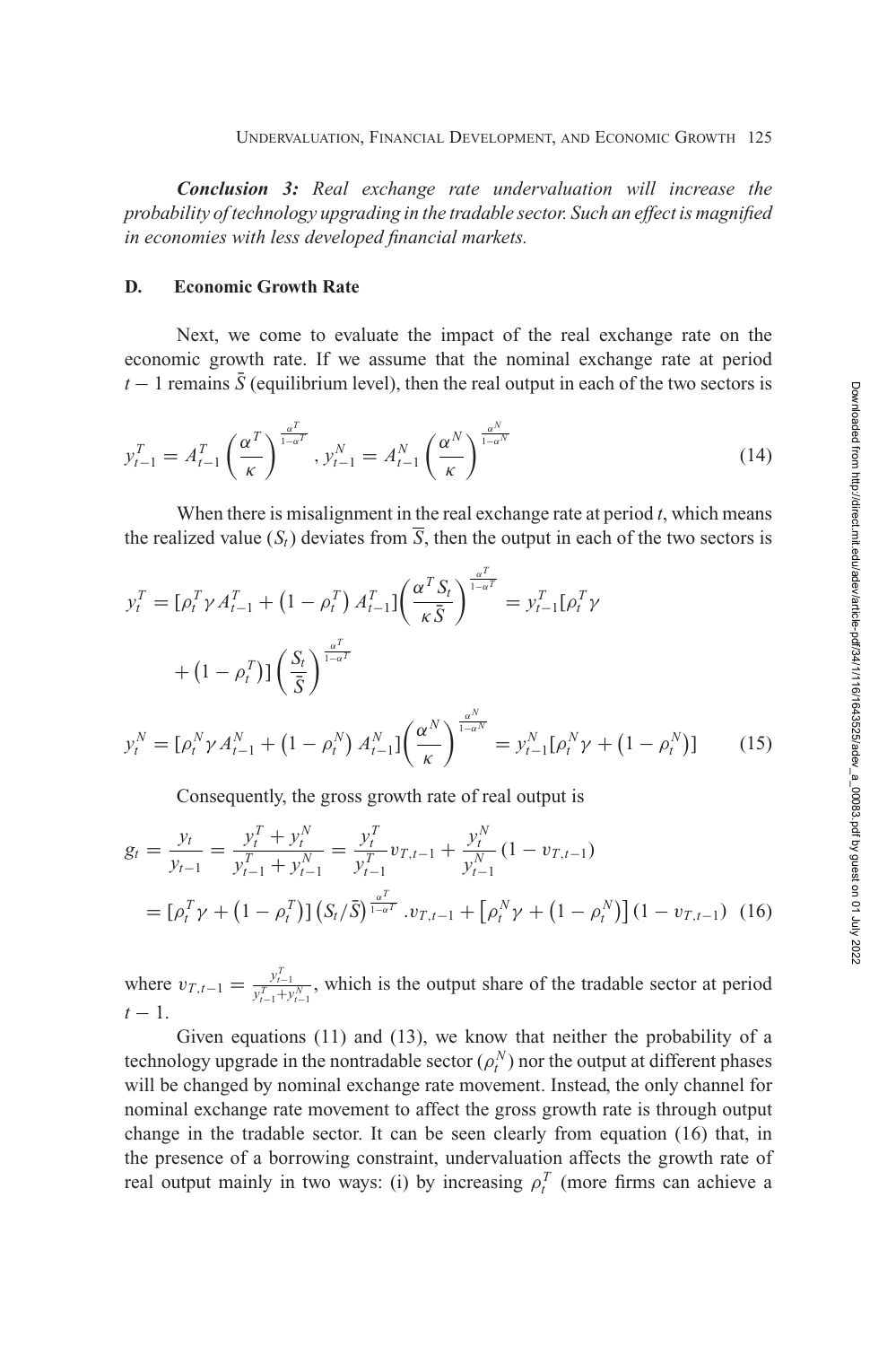technology upgrade in period *t*), which leads to an accelerated technology growth rate in the tradable sector; and (ii) by changing the relative price between sectors (increase in  $S_t/\overline{S}$ ), which will result in more labor and more output in the tradable sector (industrial structure change).

If the price factor is taken into consideration, the nominal effect of real exchange rate undervaluation on the growth rate will be even larger. This is because, on one side, the relative price in the tradable sector rises as expressed in the increase of  $S_t/\overline{S}$ . On the other side, due to the equalization of wages across the two sectors, the price in the nontradable sector also increases. From equation (2), we know

$$
P_t^N / P_{t-1}^N = (A_t^T / A_{t-1}^T) / (A_t^N / A_{t-1}^N)
$$
  
= 
$$
\frac{\rho_t^T \gamma + (1 - \rho_t^T)}{\rho_t^N \gamma + (1 - \rho_t^N)}
$$

When there is an undervaluation,  $\rho_t^T$  increases while  $\rho_t^N$  remains unchanged. Therefore, a technology upgrade in the tradable sector will pull up the price in the nontradable sector, which is consistent with the spirit of the Balassa–Samuelson effect. In the case of the nominal growth rate, nominal exchange rate undervaluation, which is associated with undervaluation, will increase prices in both sectors, making the nominal increase larger in magnitude than the result measured in real terms.

*Conclusion 4: Real exchange rate undervaluation will affect the real economic growth rate in two ways: (i) increased productivity within the tradable sector and (ii) the expansion of the tradable sector since increased relative prices will attract more resources into the sector. When measured in terms of the nominal growth rate, the effect of undervaluation on growth is further magnified because of increased prices in both sectors.*

# **III. Data and Variables**

#### **A. Key Variables**

In this section, we test conclusions 2–4 by using cross-economy data. One conclusion from the model is that real exchange rate undervaluation can promote economic growth and that such an effect is greater in economies at lower levels of financial development. To test this hypothesis, we define our key explained variable—real exchange rate misalignment—as the difference between the realized value of the real exchange rate and its equilibrium. The accuracy of the "equilibrium real exchange rate" determines the precision of the explained variable. As discussed in the introduction, commonly used approaches such as FEER and BEER are more suitable for time series data for a single economy and panel data for developed economies. However, the data set we prefer is a sample covering most developed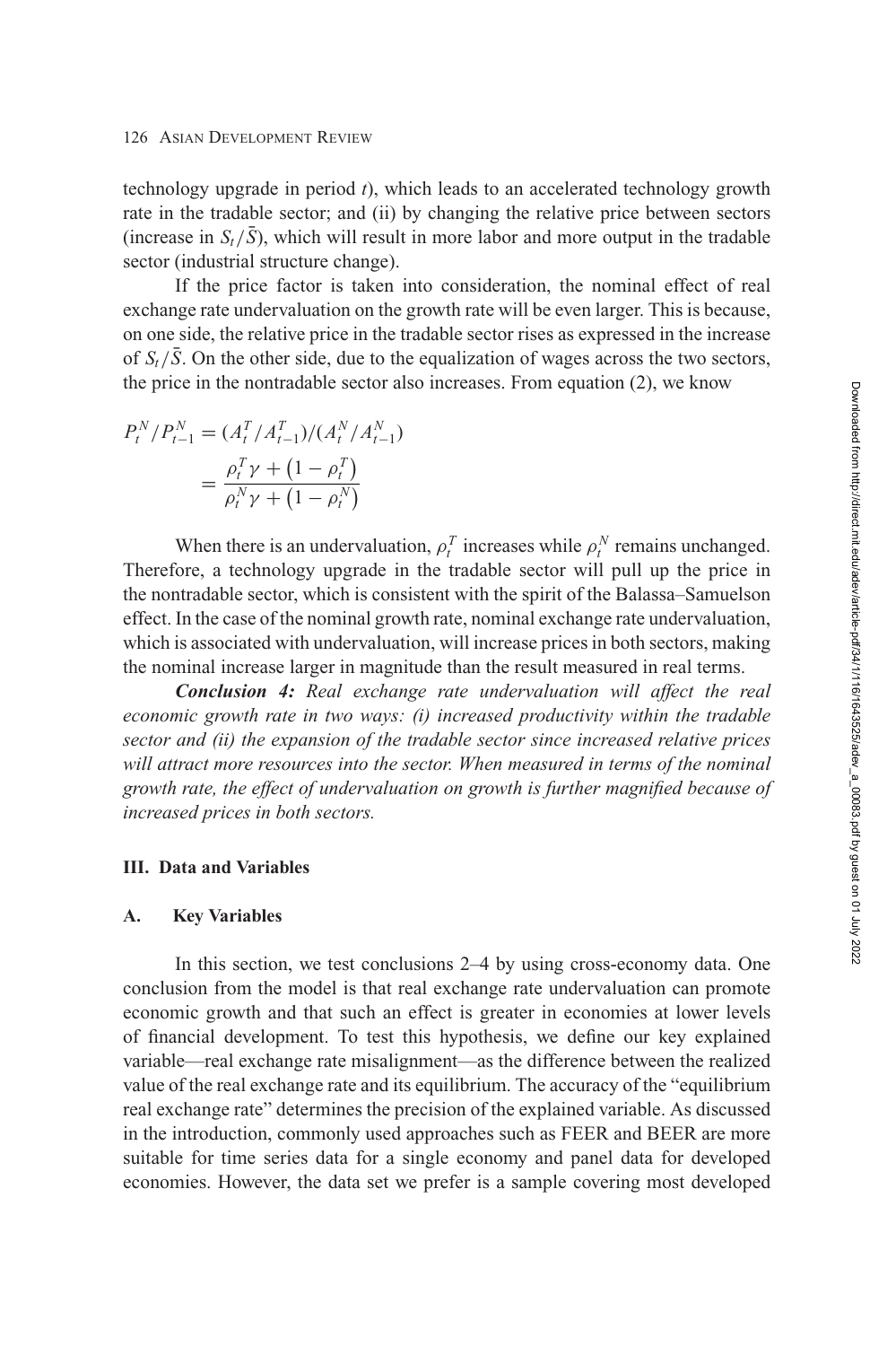and developing economies over a longer span. Due to the limitations of the data, especially for developing economies, we prefer the measure introduced by Rodrik (2008) for the sake of comparisons between different economies and time spans.

Following Rodrik (2008), we construct the measurement of real exchange rate undervaluation in three steps. First, we calculate the real exchange rate

$$
\ln RER_{ct} = \ln \left(\frac{XRAT_{ct}}{PPP_{ct}}\right)
$$

where the subscripts *c* and *t* denote economy and year, respectively. *XRAT* represents the US dollar-denominated value of the domestic currency and *PPP* is the relative purchasing power conversion factor. When  $RER<sub>ct</sub>$  is less than 1, the nominal currency value in economy *c* is lower than the equilibrium level measured in terms of purchasing power parity. However, it does not necessarily indicate an undervalued currency in economy *c* since less developed economies are associated with lower prices for nontradable goods, which is the essence of the Balassa–Samuelson effect.

To deconstruct the Balassa–Samuelson effect, we then regress the real exchange rate on GDP per capita  $(RGDPPC_{ct})$  with the time fixed effect controlled:

 $\ln RER_{ct} = \alpha + \beta \ln RGDPPC_{ct} + f_t + u_{ct}$ 

where  $f_t$  is the time fixed effect. The regression result indicates that  $\hat{\beta} = -0.3$  with an associated t-value of −3.6, which means that given a 10% increase in GDP per capita, there will be a 3% appreciation in the real exchange rate.

The third step is to define the undervaluation index as the difference between the realized exchange rate and the predicted value derived from the first two steps.

ln *UNDERVALct* <sup>=</sup> ln *RERct* <sup>−</sup> ln *RER ct*

 $\ln \widehat{RER}_{ct}$  is the expected equilibrium value for the exchange rate and  $\ln RER_{ct}$ is the realized value. When  $UNDERVAL_{ct}$  for economy  $c$  is greater than 1, the domestic currency is undervalued. The real exchange rate misalignment index can be compared between different economies and periods. Plotting the distribution of exchange rate misalignment (after taking the logarithm), we observe in Figure 1 that most of the dots are scattered near zero and the standard deviation is 0.77.

The measurements for financial development are consistent with Levine, Loayza, and Beck (2000). We use two measures: (i) private credit/GDP and (ii) M2/GDP. The first index is used for the benchmark result (Figure 2) and the second is used as a robustness check (Figure 3).

To examine how the correlation between undervaluation and economic growth varies in economies with different levels of financial development, we divide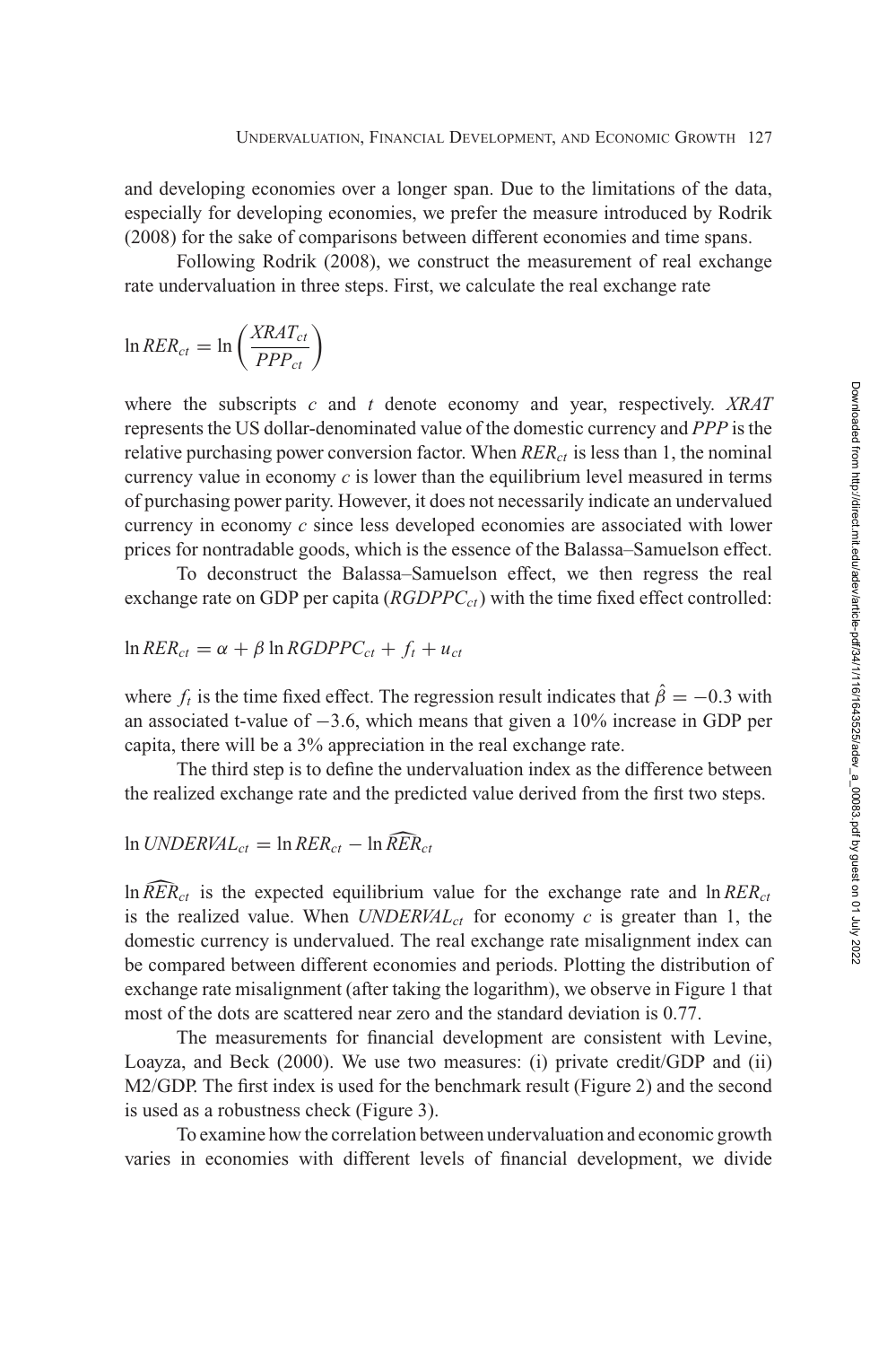

Figure 1. **Distribution of Real Exchange Rate Undervaluation**

Note: The value of real exchange rate undervaluation is in logarithmic form and the 1% outliers have been dropped. Sources: Authors' calculations based on World Bank. "World Development Indicators." http://databank.worldbank.org /data/reports.aspx?source=world-development-indicators; Penn World Tables 8.0. http://www.rug.nl/research/ggdc /data/pwt/

 $\overline{10}$  $.10$  $.05$ - 05  $\ddot{c}$  $-10$  $-15$ Underva on index • Growth residuals Fitted values • Growth residuals Fitted value Lowest quartile of financial development Highest quartile of financial development

Figure 2. **Correlation between Undervaluation and Economic Growth**

Notes:

1. Financial development is measured by private credit/gross domestic product (GDP).

2. The economic growth rate is the residual of regressing real GDP per worker on a series of control variables (real GDP per worker in last period, private credit/GDP, dependency ratio, investment ratio, and government expenditure ratio).

3. The currency undervaluation is measured based on Rodrik, Dani. 2008. "The Real Exchange Rate and Economic Growth." *Brookings Papers on Economic Activity* 2 (2008): 365–412.

4. The data are averaged over the period 1908–2011.

Sources: Authors' calculations based on World Bank. "World Development Indicators." http://databank.worldbank .org/data/reports.aspx?source=world-development-indicators; Penn World Tables 8.0. http://www.rug.nl/research /ggdc/data/pwt/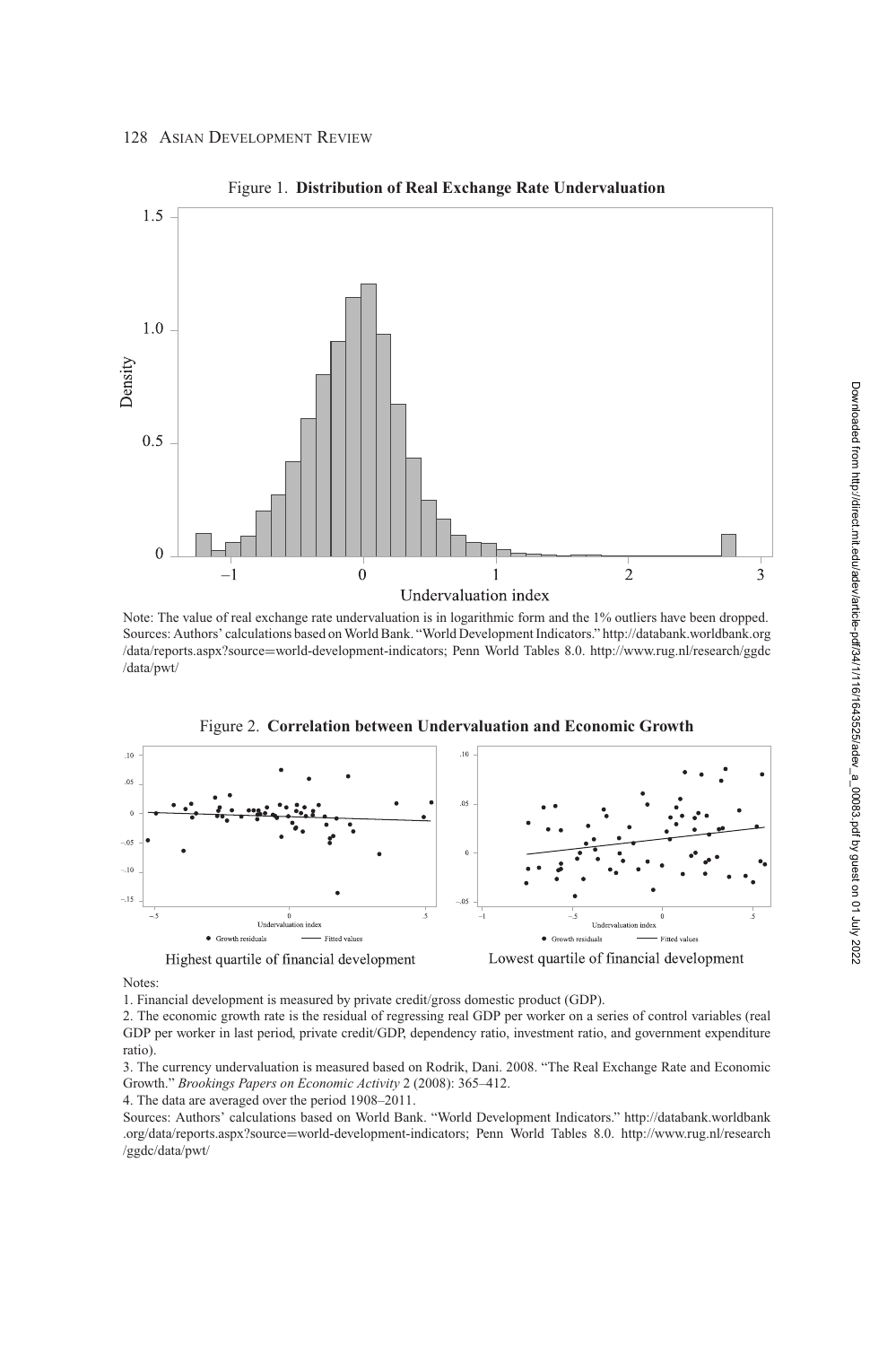

Figure 3. **Correlation between Undervaluation and Economic Growth**

Highest quartile of financial development



Notes:

1. Financial development is measured by M2/gross domestic product (GDP).

2. The economic growth rate is the residual of regressing real GDP per worker on a series of control variables (real GDP per worker in last period, private credit/GDP, dependency ratio, investment ratio, and government expenditure ratio).

3. The currency undervaluation is measured based on Rodrik, Dani. 2008. "The Real Exchange Rate and Economic Growth." *Brookings Papers on Economic Activity* 2 (2008): 365–412.

4. The data are averaged over the sample period.

Sources: Authors' calculations based on World Bank. "World Development Indicators." http://databank.worldbank .org/data/reports.aspx?source=world-development-indicators; Penn World Tables 8.0. http://www.rug.nl/research /ggdc/data/pwt/

economies into four groups according to their financial development performances (measured in terms of either private credit/GDP or M2/GDP), and we compare the economies in the lowest quartile with the ones in the highest quartile. The right panel of Figure 2 shows that when using private credit/GDP to measure financial development, there is a significant positive correlation between undervaluation and economic growth in the lowest quartile.<sup>6</sup> However, the left panel of Figure 2 shows that this correlation disappears in economies whose financial markets rank in the top quartile. This divergent pattern of correlation holds when we replace the financial market development index with M2/GDP as shown in Figure 3.

## **B. Empirical Analysis**

The regression takes the following specification based on Rodrik (2008):

$$
growth_{ct} = \alpha + \beta. \ln y_{c,t-1} + \gamma_1. \text{Underval}_{ct} + \gamma_2. \text{Underval}_{ct} * \text{Fin} \text{ devt}_{ct}
$$

$$
+ \gamma_3. \text{Fin} \text{ devt}_{ct} + \delta. \ Z_{c,t-1} + \theta_c + \theta_t + \varepsilon_{ct}
$$
(17)

where  $growth_{ct}$  is the growth rate of domestic output per worker for economy *c* in year *t*. *lny<sub>ct-1</sub>* is real GDP per worker in period  $t - 1$ . *Underval<sub>ct</sub>* is our

<sup>6</sup>For economies whose level of financial development falls in the bottom one-third of our sample there is a consistent positive correlation between undervaluation and economic growth.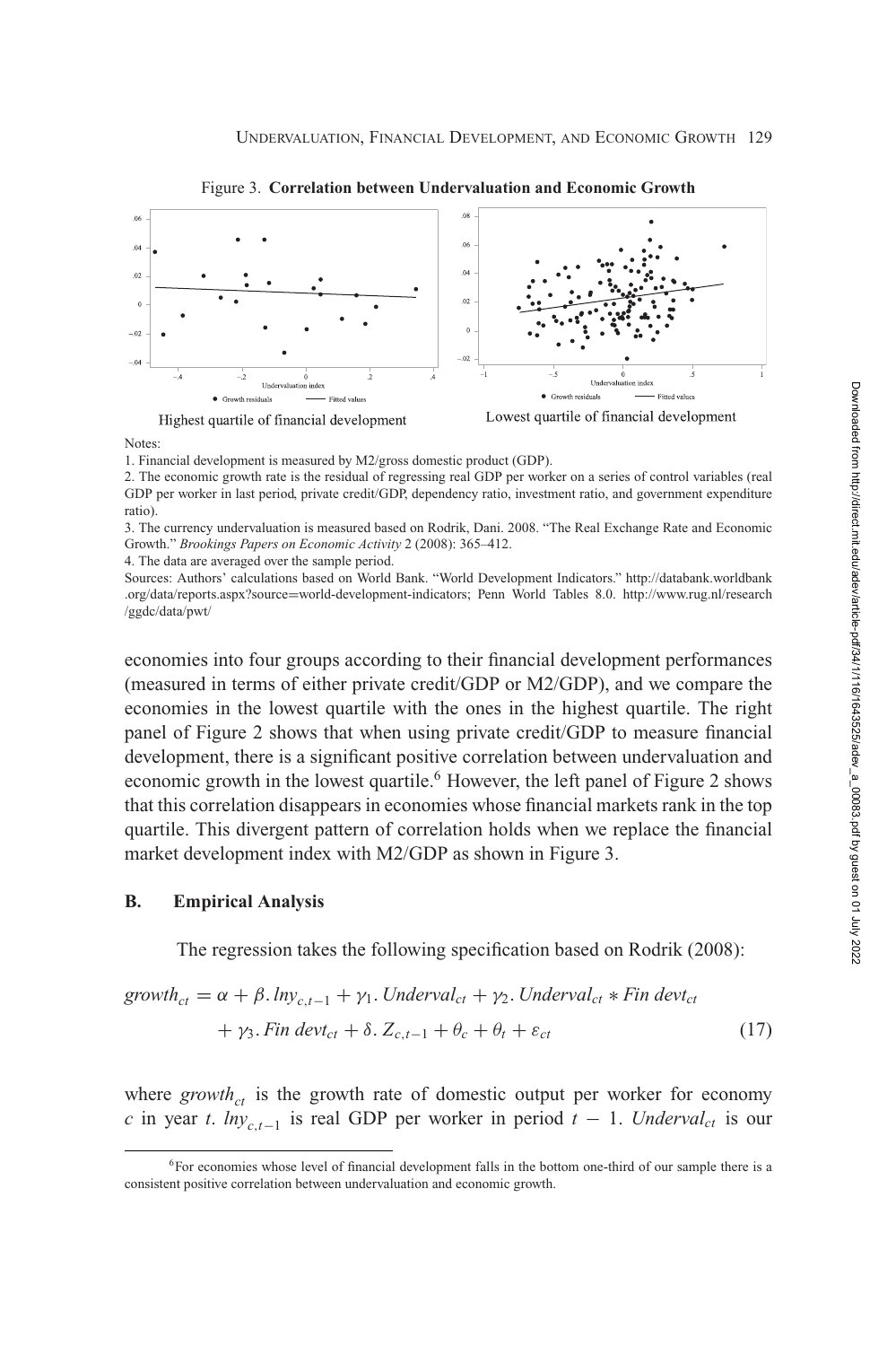| <b>Variable</b>                         |        | <b>Mean</b> Standard Deviation |
|-----------------------------------------|--------|--------------------------------|
| Real GDP per worker                     | 9.5    | 1.2                            |
| Undervaluation                          | $-0.1$ | 0.8                            |
| Dependency ratio                        | 0.7    | 0.2                            |
| Trade openness                          | 0.6    | 0.7                            |
| Government expenditure share (% of GDP) | 0.2    | 0.1                            |
| Investment share $(\%$ of GDP)          | 0.2    | 0.1                            |
| M2/GDP                                  | 3.7    | 0.7                            |
| Private credit (% of GDP)               | 3.4    | 1.0                            |

Table 1. **Summary Statistics**

 $GDP =$  gross domestic product.

Notes: Real gross domestic product (GDP) per worker, undervaluation, M2/GDP, and private credit/GDP are in logarithmic form.

Sources: Authors' calculations based on World Bank. "World Development Indicators." http://databank.worldbank.org/data/reports.aspx?source=world-development-indicators; Penn World Tables 8.0. http://www.rug.nl/research/ggdc/data/pwt/

constructed measurement of undervaluation for economy  $c$ . Fin devt<sub>ct</sub> indicates the financial development for economy *c*.  $\theta_c$  and  $\theta_t$  are the fixed effects for economy and year, respectively.  $Z_{c,t-1}$  includes several control variables at the economy level, including the dependency ratio (ratio of people younger than 15 or older than 64 years of age to the working-age population comprising those aged 15–64 years), trade openness (sum of exports and imports of goods and services as % of GDP), government expenditure share (% of GDP), and investment share (gross fixed capital formation as % of GDP). All control variables except for *Underval<sub>ct</sub>* and *Fin devt<sub>ct</sub>* are uniformly in lagged form in order to alleviate the concern of reverse causality or other endogeneity problems.

Our sample covers 156 economies for the period 1980–2011. The summary statistics are listed in Table 1.

#### **IV. Empirical Results**

#### **A. Effect of Undervaluation on Economic Growth**

Based on equation (17), we estimate the overall effect of undervaluation on the economic growth rate. The results are listed in Table 2. As to the measure of financial market development, we use private credit (value of credit extended to the private sector by banks and other financial intermediaries) as a share of GDP, which is a standard indicator in the related literature. This is superior to other measures of financial development in that it excludes credit granted to the public sector and funds provided from central or development banks. For a robustness check, we present results with financial market development measured as M2/GDP.

The impact of undervaluation on economic growth is generally positive, though sometimes insignificant. The significantly negative sign of the interactive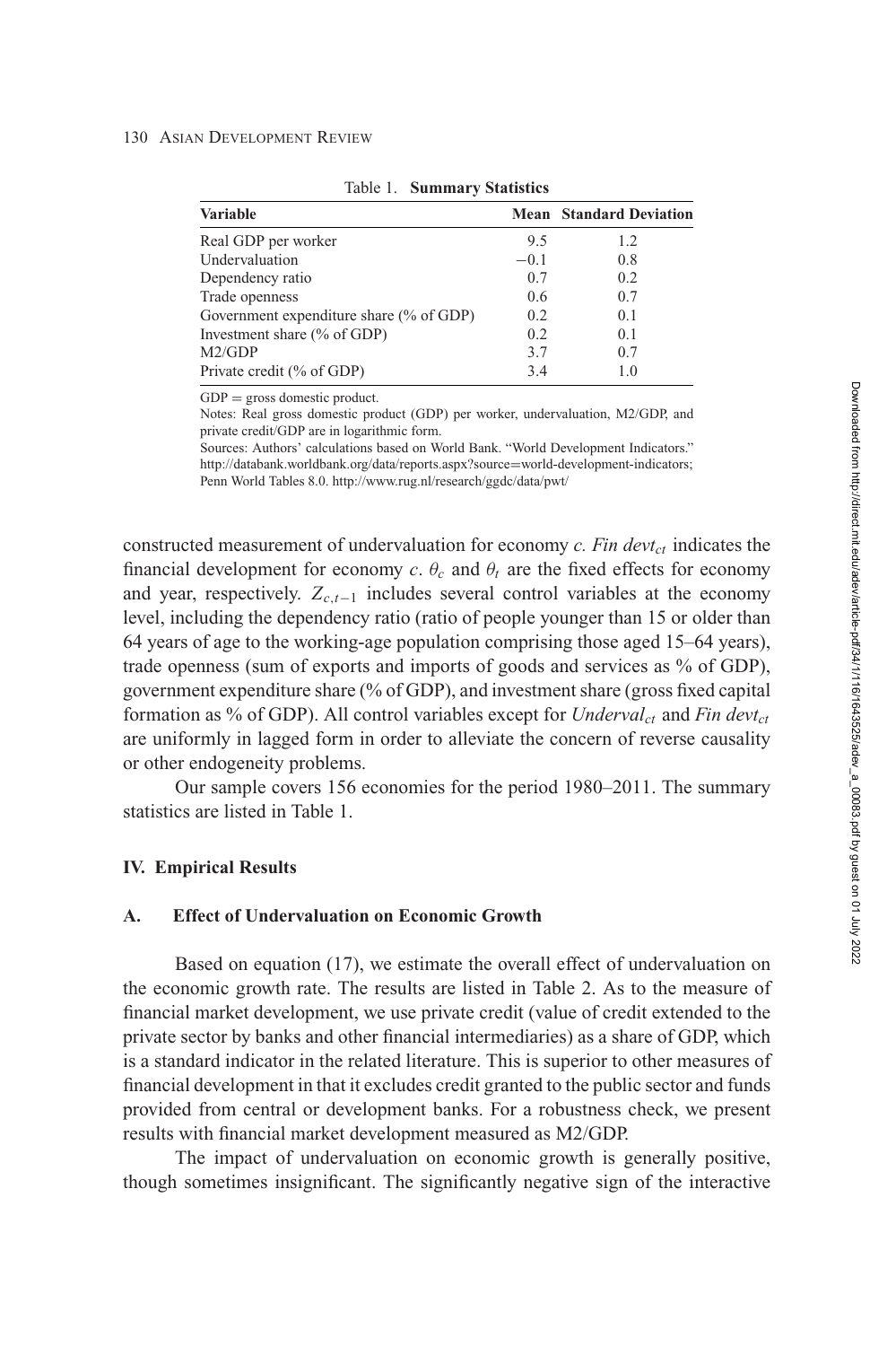|                                            | (1)                                     | (2)                                   | (3)                                                         | (4)                                                             | (5)                                                         |
|--------------------------------------------|-----------------------------------------|---------------------------------------|-------------------------------------------------------------|-----------------------------------------------------------------|-------------------------------------------------------------|
|                                            |                                         |                                       | $fin$ devt $=$                                              | $fin\_devt =$                                                   | $fin$ devt $=$                                              |
|                                            | $fin$ devt $=$<br>private<br>credit/GDP | fin $devt =$<br>private<br>credit/GDP | $1$ (private<br>credit/GDP<br>$>25^{\rm th}$<br>percentile) | $1$ (private<br>credit/GDP<br>$> 50^{\text{th}}$<br>percentile) | 1(private<br>credit/GDP<br>$>75^{\text{th}}$<br>percentile) |
| Real GDP per worker $_{t-1}$               | $-0.063*$                               | $-0.064*$                             | $-0.063*$                                                   | $-0.065*$                                                       | $-0.065*$                                                   |
|                                            | $(-11.56)$                              | $(-11.68)$                            | $(-12.11)$                                                  | $(-12.30)$                                                      | $(-12.35)$                                                  |
| Underval                                   | 0.005                                   | $0.030***$                            | 0.008                                                       | $0.015**$                                                       | 0.011                                                       |
|                                            | (0.85)                                  | (1.95)                                | (1.41)                                                      | (2.29)                                                          | (1.43)                                                      |
| Fin devt                                   | 0.002                                   | 0.002                                 | $-0.014*$                                                   | $-0.006$                                                        | 0.003                                                       |
|                                            | (0.63)                                  | (0.48)                                | $(-3.23)$ $(-1.44)$                                         |                                                                 | (0.59)                                                      |
| Underval $*$ fin devt                      |                                         | $-0.009***$                           |                                                             | $-0.031^*$ $-0.032^*$                                           | $-0.016***$                                                 |
|                                            |                                         | $(-1.76)$                             | $(-3.33)$                                                   | $(-3.74)$                                                       | $(-1.80)$                                                   |
| Dependency ratio $_{t-1}$                  | $-0.000$                                | $-0.000$                              | $-0.000$                                                    | $-0.000***$                                                     | $-0.000$                                                    |
|                                            | $(-1.22)$                               | $(-1.44)$                             | $(-1.52)$                                                   | $(-1.81)$                                                       | $(-1.51)$                                                   |
| Trade openness <sub><math>t-1</math></sub> | $0.010*$                                | $0.010*$                              | $0.010*$                                                    | $0.011*$                                                        | $0.010*$                                                    |
|                                            | (3.19)                                  | (3.19)                                | (3.18)                                                      | (3.35)                                                          | (3.20)                                                      |
| Govt. expenditure share $_{t-1}$           | $-0.069*$                               | $-0.076*$                             | $-0.064*$                                                   | $-0.072*$                                                       | $-0.074*$                                                   |
|                                            | $(-3.23)$                               | $(-3.50)$                             | $(-3.16)$                                                   | $(-3.55)$                                                       | $(-3.59)$                                                   |
| Investment share $t_{t-1}$                 | $0.041***$                              | $0.038***$                            | 0.032                                                       | 0.029                                                           | 0.026                                                       |
|                                            | (1.85)                                  | (1.70)                                | (1.52)                                                      | (1.40)                                                          | (1.26)                                                      |
| Fixed effects                              |                                         |                                       |                                                             |                                                                 |                                                             |
| Economy fixed effect                       | Yes                                     | Yes                                   | Yes                                                         | Yes                                                             | Yes                                                         |
| Year fixed effect                          | Yes                                     | Yes                                   | Yes                                                         | Yes                                                             | Yes                                                         |
| Observations                               | 4,019                                   | 4,019                                 | 4,019                                                       | 4,019                                                           | 4,019                                                       |
| $R^2$                                      | 0.084                                   | 0.084                                 | 0.087                                                       | 0.086                                                           | 0.083                                                       |

Table 2. **Effect of Undervaluation on Economic Growth Rate** Dependent variable: economic growth rate (*growth*)

 $GDP =$  gross domestic product.

Notes:

1. All observations are annual data for the period 1980–2011.

2. The measure of financial development is private credit as a percentage of GDP.

3. Undervaluation and private credit/GDP are in logarithmic form.

4. All regressions include a constant term and economy and year fixed effects, and control for the main effects of all three shocks.

5. t-statistics are in parenthesis.

6.  $*** = 10\%$  level of statistical significance,  $** = 5\%$  level of statistical significance,  $* = 1\%$  level of statistical significance.

Sources: Authors' calculations based on World Bank. "World Development Indicators." http://databank .worldbank.org/data/reports.aspx?source=world-development-indicators; Penn World Tables 8.0. http://www .rug.nl/research/ggdc/data/pwt/

term (*underval*  $\times$  *fin devt*) suggests that the effect of undervaluation is much greater in economies at lower levels of financial development. In column (1), we find no significant effect on the economic growth rate. However, when the interactive term for undervaluation and financial development is added in column (2), we find its sign is significant and negative, indicating a stronger growth stimulation effect of undervaluation in economies with less developed financial markets. For instance, in economies whose financial development lies at the 25th percentile of the distribution, the mean value of financial development is 2.67. Therefore, a 50% undervaluation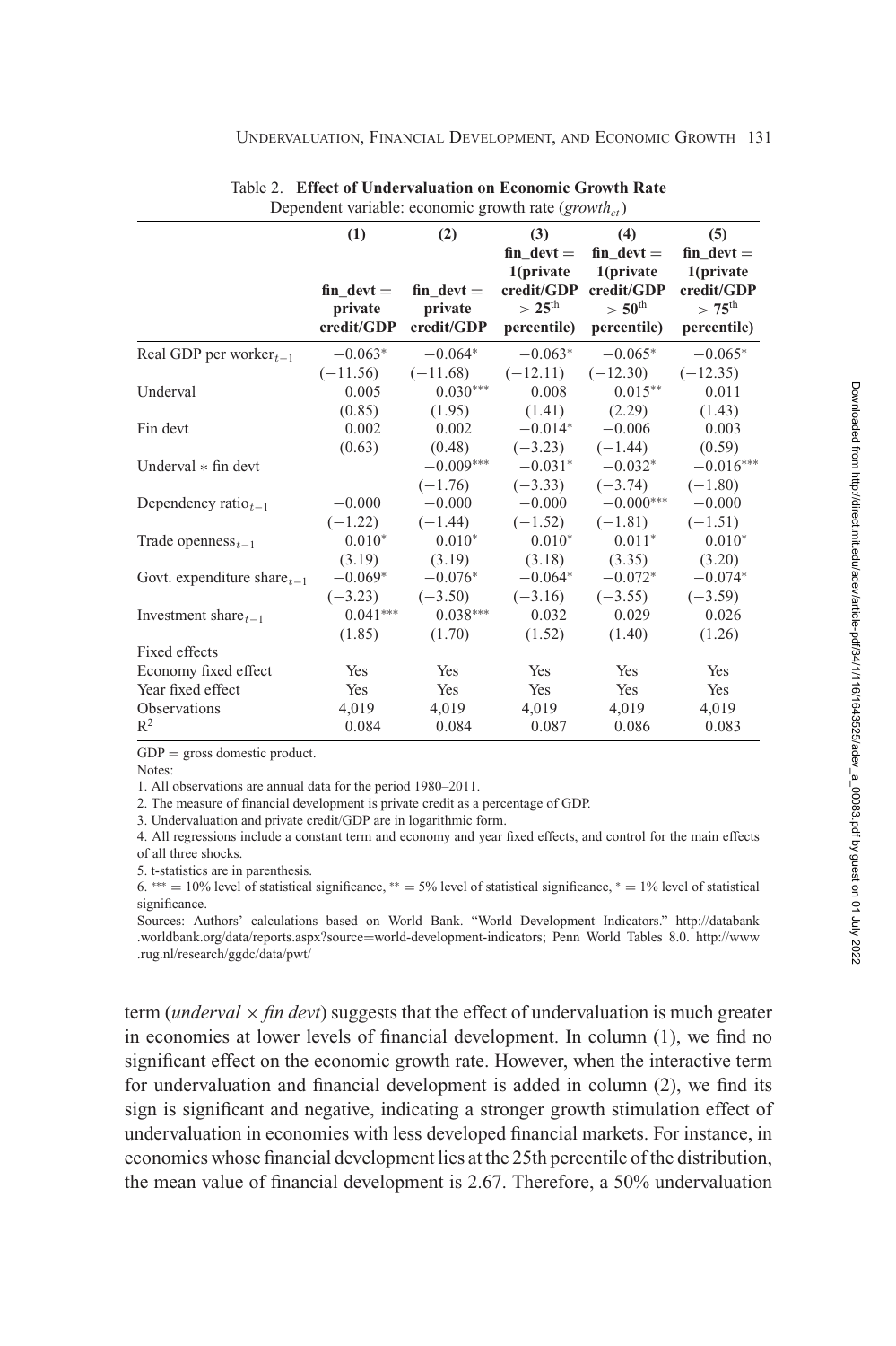can increase the economic growth rate by 0.3 percentage points  $(50\% * [0.03-0.009$ ∗ 2.67]). Moreover, the coefficient of the interactive term implies that given a 50% undervaluation, there will be an additional 0.045 percentage point increase in economic growth with every 10% decline in the level of financial development (50%  $* 0.009 * 10\%$ ).

The first two columns are derived using a continuous measurement for financial development. However, the effect of finance on economic development may be nonlinear. To deal with this possibility, in columns (3), (4), and (5) we divide economies into two groups (less developed and more developed) according to their relative rank of financial development, with thresholds set at the 25th, 50th, and 75th percentiles, respectively. The dummy value is set as 1 for the more developed group and then this dummy variable is interacted with the undervaluation index. The coefficients of the interactive term are significantly negative, proving again the weaker effect of undervaluation on economic growth in economies with more advanced finance sectors.

In column  $(3)$ , the coefficient of the interactive term is  $-0.031$ , suggesting that compared with economies whose financial development falls below the 25th percentile, the effect of a 50% undervaluation on economic growth is 1.5 percentage points (50% ∗ 0.031) less in those economies with more advanced financial markets. Similarly, in columns (4) and (5), where the dividing lines are set at the 50th and 75th percentiles of the financial development distribution, respectively, the interactive terms remain uniformly negative, reinforcing the idea that economies with less developed financial markets benefit more from undervaluation in terms of growth.

The results for other control variables are by and large consistent with the literature in that higher GDP per worker in the previous period is associated with a slower growth rate, which is in line with convergence theory (Barro and Sala-i-Martin 1992). As for the magnitude, in a related empirical study on undervaluation, Rodrik (2008) reports the coefficients for lagged real income per capita for developed and developing economies as –0.055 and –0.065, respectively. As for the partial derivative of *findevt*, the relationship between *findevt* and growth can be ambiguous. Compared with less developed economies, advanced economies may perform better in terms of both *findevt* and growth. On the other hand, advanced economies with more developed financial markets may grow more slowly than some emerging economies. The significantly negative role of *findevt* may be explained by the faster growth rate of those economies that are catching up, which is the essence of the convergence theory of economic growth. For the demographic variable, a higher dependency ratio lowers the economic growth rate (Krugman 1995, Higgins and Williamson 1997).

Assessing the impact of government expenditure on economic growth is quite controversial. Barro (1990) proposes the promotion effect of government expenditure in an endogenous growth model in which public expenditure is seen as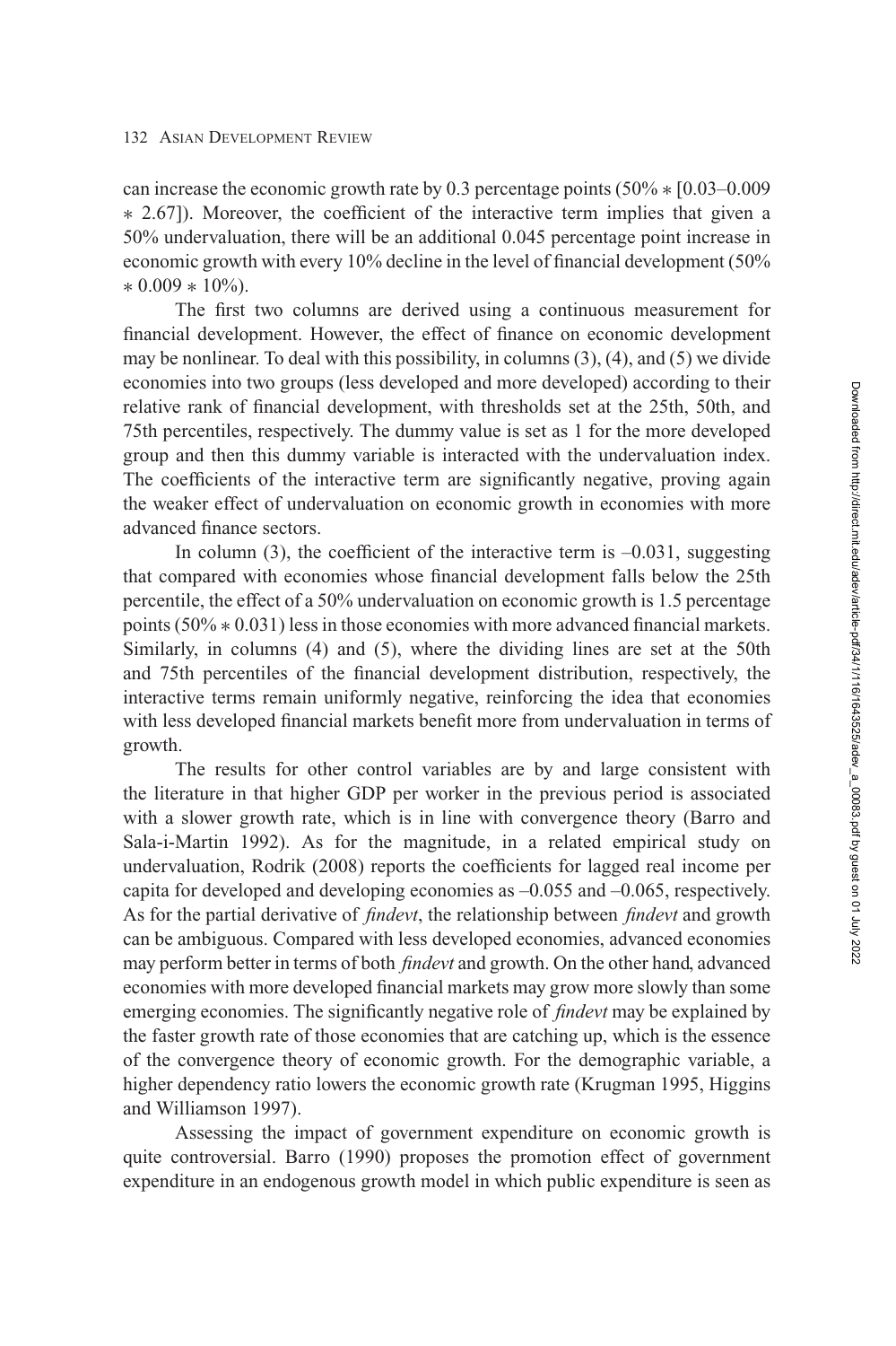part of the production input. Conversely, many empirical works provide evidence of the opposite (Landau 1983, Grier and Tullock 1989), which coincides with what we find in our paper that government expenditure has a negative effect on growth. Empirically, the magnitude of government spending on economic growth varies and depends largely on the selection of the sample and the definition of government spending. Likewise, a possible mechanism for trade openness may be what is stressed by Young (1991) and Yanikkaya (2003), who note that open trade may hurt an individual economy even though it is beneficial for economies as a whole.

# **B. Robustness Check**

In Table 3, we test the robustness of our results in two directions: (i) by altering the measures of our key variables: financial development and undervaluation and (ii) by further reporting the results using 5-year-averaged panel and cross-section data instead of adopting yearly panel data.

First, for an alternative measure of financial development, we refer to M2/GDP (Levine and Zervos 1996, 1998; Demirgüç-Kunt and Levine 1996). In column (1), the results are qualitatively consistent with the benchmark. To be more specific, the sample mean of financial development is 3.72, implying that the growth effect driven by a 50% undervaluation is 0.14 percentage points  $(50\% * [0.081 - 0.021 * 3.72])$ on average. Furthermore, given a 50% undervaluation, with every 10% decline in financial development, the marginal effect on economic growth is amplified by 0.11 percentage points  $(50\% * 10\% * 0.021)$ .

Another key variable is undervaluation, which depends on the accuracy of the real exchange rate. In the benchmark regression, the real exchange rate is constructed based on Penn World Tables 8.0. For a robustness check, we turn to the counterpart variable from the International Monetary Fund and the results are listed in column (2). Compared with the Penn World Tables 8.0, the International Monetary Fund sample is much smaller, which leads to a sharp decrease in observations from 4,019 to 1,960. However, despite such a drop in the number of observations, the results are still qualitatively consistent and remain highly significant.

In columns (3) and (4), we report the results using data in 5-year-averaged panel and cross-sectional forms, respectively. In the cross-sectional regression, all of the control variables are averaged over the sample year, while real GDP per worker $t_{-1}$ refers to the value at the beginning year. The main conclusion that undervaluation can promote economic growth still holds. Such an effect is more prominent in less developed financial markets.

We will now discuss the threshold of *findevt* that makes the partial effect of undervaluation positive. According to equation (17), the threshold equals  $-\gamma_1/\gamma_2$ . When *findevt* is measured as private credit/GDP (in logarithmic form), the threshold values range from 2.9 to 4.7 (see column [2] of Table 2 and columns [2]–[4] of Table 3), depending on the data source of the real effective exchange rate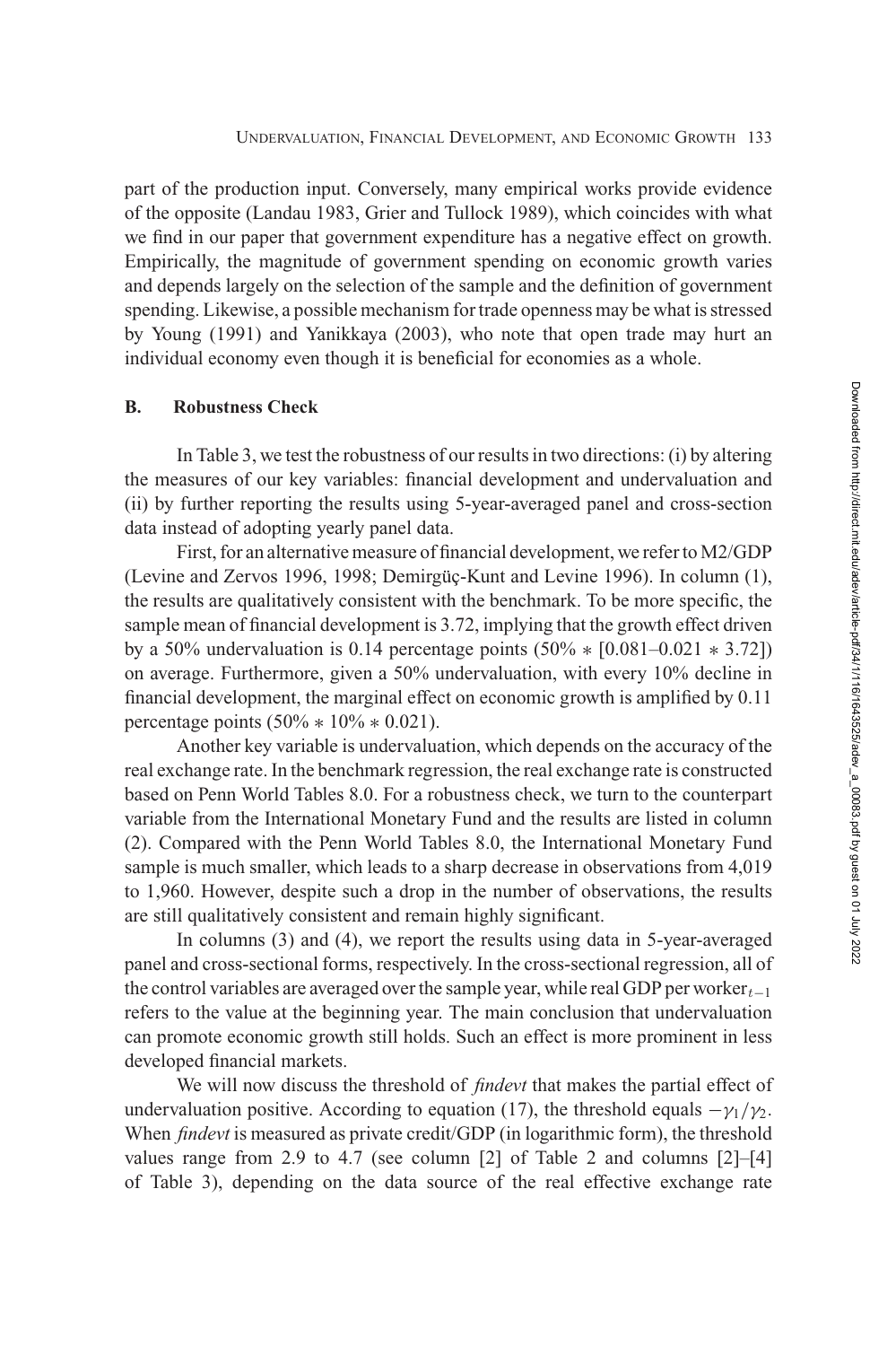| <b>Financial development measure</b>       | M2/GDP         | Private<br>credit/GDP | Private<br>credit/GDP | Private<br>credit/GDP |
|--------------------------------------------|----------------|-----------------------|-----------------------|-----------------------|
| <b>RER</b> construction source             | <b>PWT 8.0</b> | <b>IMF</b>            | <b>PWT 8.0</b>        | <b>PWT 8.0</b>        |
|                                            |                |                       | 5-year-averaged       |                       |
| Data                                       | panel          | panel                 | panel                 | cross-section         |
|                                            | (1)            | (2)                   | (3)                   | (4)                   |
| Real GDP per worker $_{t-1}$               | $-0.060*$      | $-0.047*$             | $-0.099*$             | $-0.013*$             |
|                                            | $(-10.91)$     |                       | $(-6.66)$ $(-15.71)$  | $(-8.15)$             |
| Underval                                   |                | $0.081^*$ $0.066^*$   | $0.047**$             | $0.020***$            |
|                                            | (3.32)         | (5.81)                | (2.34)                | (1.97)                |
| Fin devt                                   | $-0.016*$      | $-0.011*$             | 0.002                 | 0.001                 |
|                                            |                | $(-2.94)$ $(-2.70)$   | (0.60)                | (0.34)                |
| Underval $\times$ fin devt                 |                | $-0.021^*$ $-0.020^*$ | $-0.010**$            | $-0.007***$           |
|                                            |                | $(-3.09)$ $(-5.42)$   | $(-2.31)$             | $(-1.72)$             |
| Dependency ratio $_{t-1}$                  | $-0.000$       | 0.000                 | $-0.000$              | $-0.001*$             |
|                                            | $(-1.60)$      | (1.01)                | $(-1.32)$             | $(-6.75)$             |
| Trade openness <sub><math>t-1</math></sub> | $0.010*$       | $0.045*$              | $0.014**$             | $0.006**$             |
|                                            | (3.18)         | (5.32)                | (2.26)                | (2.49)                |
| Govt. expenditure share $_{t-1}$           | $-0.065*$      | $-0.022$              | $-0.054**$            | $-0.029***$           |
|                                            |                | $(-3.00)$ $(-0.76)$   | $(-2.08)$             | $(-1.83)$             |
| Investment share $t_{t-1}$                 | $0.037***$     | 0.013                 | 0.037                 | $0.059*$              |
|                                            | (1.65)         | (0.43)                | (1.23)                | (3.23)                |
| Fixed effects                              |                |                       |                       |                       |
| Economy fixed effect                       | Yes            | Yes                   | Yes                   |                       |
| Year fixed effect                          | Yes            | Yes                   | Yes                   |                       |
| Observations                               | 3,682          | 1,960                 | 677                   | 127                   |
| $R^2$                                      | 0.090          | 0.110                 | 0.388                 | 0.488                 |

Table 3. **Robustness Check** Dependent variable: economic growth rate (*growth*<sub>at</sub>)

 $GDP =$  gross domestic product,  $IMF =$  International Monetary Fund, PWT = Penn World Tables, RER = real effective exchange rate.

Notes:

1. Observations are annual data for the period 1980–2011.

2. The measures of financial development are the same as indicated in the column headings.

3. Both undervaluation and private credit/GDP are in logarithmic form.

4. Panel regressions in columns (1)–(3) include both economy and year fixed effects. Column (4) reports the estimates of cross-sectional data where all of the control variables are averaged over the period 1980–2011 and real GDP per worker<sub>t−1</sub> refers to the value at the beginning year.

5. t-statistics are in parenthesis.

6.  $*** = 10\%$  level of statistical significance,  $** = 5\%$  level of statistical significance,  $* = 1\%$  level of statistical significance.

Sources: Authors' calculations based on World Bank. "World Development Indicators." http://databank .worldbank.org/data/reports.aspx?source=world-development-indicators; Penn World Tables 8.0. http://www .rug.nl/research/ggdc/data/pwt/

(International Monetary Fund or Penn World Tables 8.0) and the structure of data (yearly panel, 5-year-averaged panel, or cross section). In our sample, the threshold value lies around the 50th percentile of the whole distribution. As an example, the threshold is close to the financial development level of economies like Mexico and Peru in 2011, which implies that for economies whose financial markets are less developed than the threshold level, the adoption of undervaluation may promote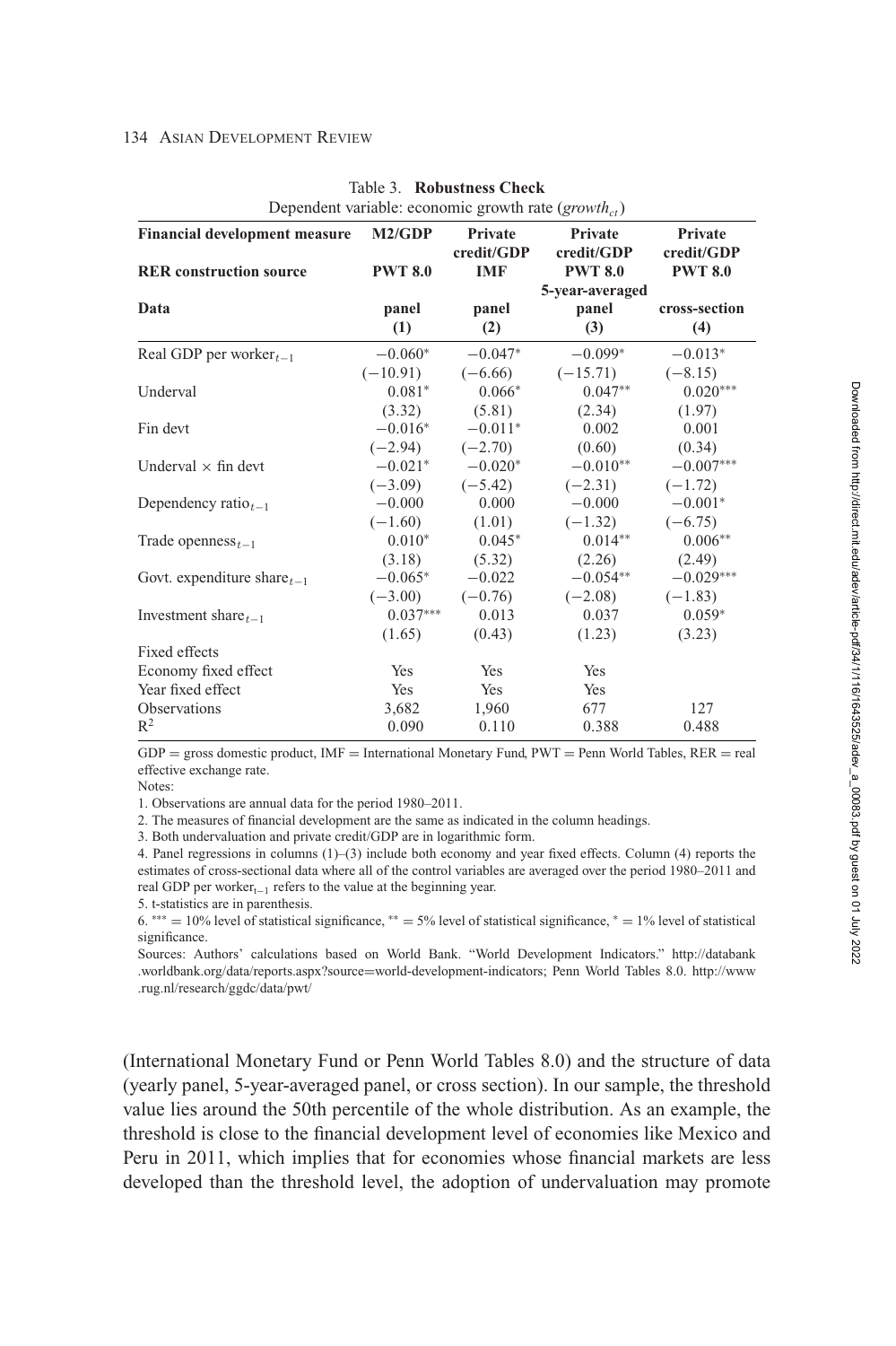economic growth. Similarly, when *findevt* is measured as M2/GDP (in logarithmic form) in column (1) of Table 3, the corresponding threshold value is 3.86, which is very close to the relative rank suggested by using private credit/GDP.

# **C. Endogeneity**

The possible endogeneity of an economy's financial development level leads to concerns of biased estimates (Arellano and Bond 1991, Blundell and Bond 1998). To tackle this issue, we adopt a generalized moment method. By taking the differences of the forward term of explanatory variables together with the lagged explained variables as instrument variables, we try to alleviate the possible endogeneity of the dynamic panel data.

Table 4 shows that the results are still very robust with the generalized moment method estimation: the positive effect of undervaluation on economic growth is again more prominent for economies with less developed financial markets. Moreover, the coefficient of the interactive term is close to the results presented in Table 2. To check the fitness of our specifications, we report the value of  $AR(2)$  to test whether there is autocorrelation of the second order residuals; our result rejects this possibility. The validity of instrument variable gains is also supported by the results shown in the last row of Table 4.

## **D. Channels Verification**

We have thus far examined the overall effect of undervaluation on economic growth. In this section, we go a step further to verify the two channels implied in the theoretical model. Equation (16) shows that undervaluation can stimulate economic growth via two channels: (i) expanding the share of the tradable sector in the economy, and (ii) increasing productivity within the tradable sector.

The quantified results for the first channel are reported in Table 5. When using the ratio of industrial output to GDP as a proxy for the tradable sector's share of the economy, we find that undervaluation increases this share. This effect is more prominent at lower levels of financial development. The sample mean of financial development is 3.38. As shown in column 2, on average, a 50% undervaluation can increase the ratio of industrial output to GDP by 0.54 percentage points (50% ∗ [0.021–0.003 ∗ 3.38]). Given a 50% undervaluation, an additional 10% drop in the financial development index has the marginal effect of enlarging the industrial sector's share of the economy by 0.015 percentage points  $(50\% * 10\% * 0.003)$ . As the mean value of the ratio of industrial output to GDP is 25% in our sample, the marginal effect is very significant.

Next, we test the effect of undervaluation on productivity in the tradable sector. As discussed earlier, when the borrowing constraint is binding, undervaluation can promote productivity in the tradable sector and this effect is more noticeable in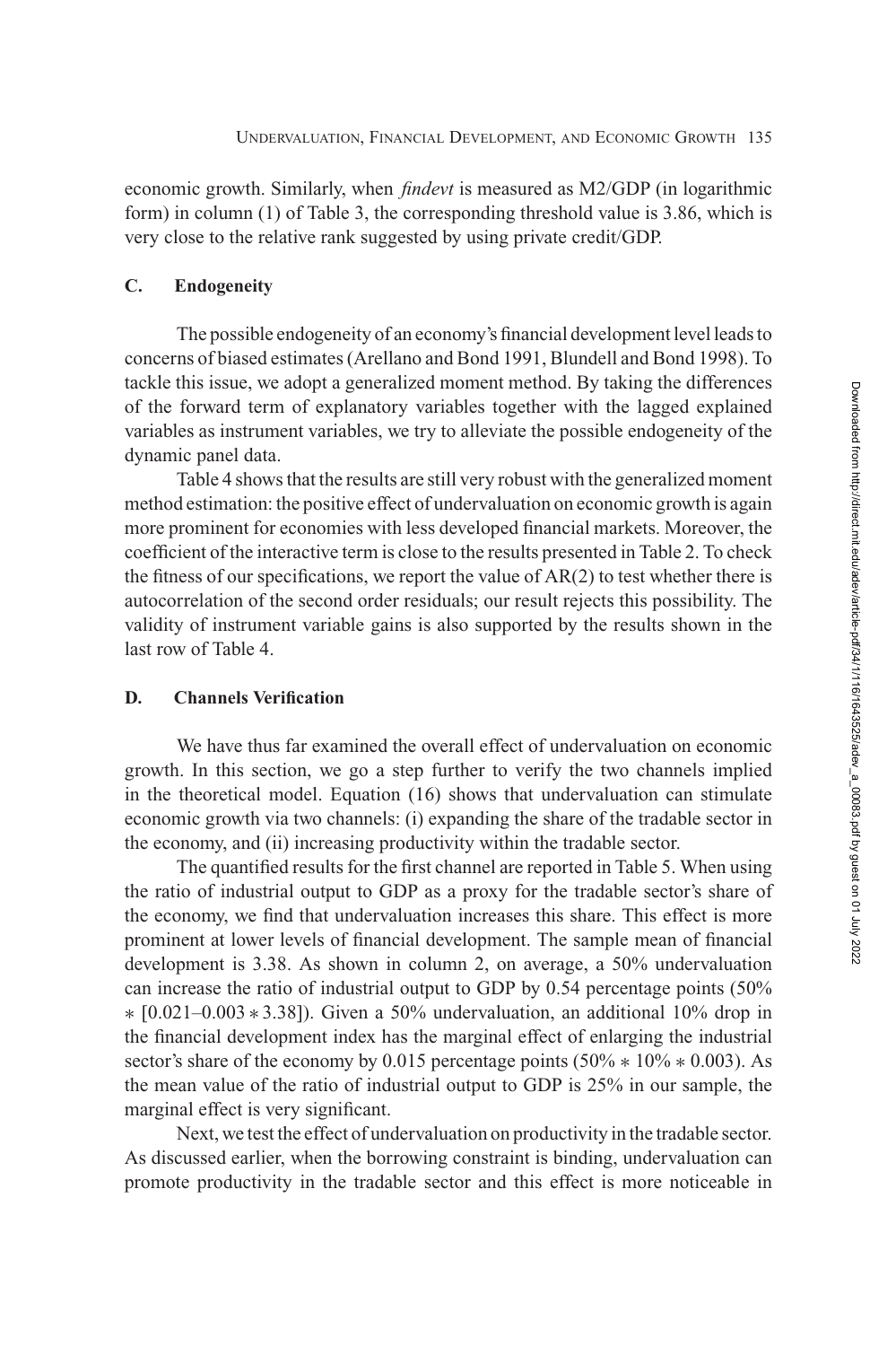| Dependent variable. Conforme growth rate $(grown_{ct})$ |                       |                   |  |
|---------------------------------------------------------|-----------------------|-------------------|--|
|                                                         | <b>Difference GMM</b> | <b>System GMM</b> |  |
| Growth <sub>c, <math>t-1</math></sub>                   | 0.018                 | $0.038**$         |  |
|                                                         | (0.91)                | (2.11)            |  |
| Underval                                                | 0.013                 | $0.037**$         |  |
|                                                         | (0.36)                | (2.46)            |  |
| Fin devt                                                | $0.053*$              | 0.004             |  |
|                                                         | (3.90)                | (1.08)            |  |
| Underval $\times$ fin devt                              | $-0.003*$             | $-0.017*$         |  |
|                                                         | $(-0.23)$             | $(-2.75)$         |  |
| Dependency ratio $_{t-1}$                               | $-0.001***$           | $-0.000*$         |  |
|                                                         | $(-1.86)$             | $(-2.67)$         |  |
| Trade openness <sub><math>t-1</math></sub>              | $-0.028*$             | $-0.009*$         |  |
|                                                         | $(-5.38)$             | $(-4.18)$         |  |
| Govt. expenditure share $_{t-1}$                        | $-0.496*$             | $-0.072*$         |  |
|                                                         | $(-8.98)$             | $(-4.97)$         |  |
| Investment share $t_{t-1}$                              | $0.247*$              | $0.085*$          |  |
|                                                         | (5.60)                | (5.51)            |  |
| Fixed effects                                           |                       |                   |  |
| Economy fixed effect                                    | Yes                   | Yes               |  |
| Year fixed effect                                       | Yes                   | Yes               |  |
| <b>Observations</b>                                     | 3,529                 | 1,889             |  |
| AR(2)                                                   | 0.101                 | 0.187             |  |
| Sargan                                                  | 0.103                 | 0.201             |  |
|                                                         |                       |                   |  |

Table 4. **Endogeneity** Dependent variable: economic growth rate (*growth*)

 $GMM =$  generalized moment method.

Notes:

1. t-statistics are in parenthesis.

2. Columns (1) and (2) report the results of difference GMM and system GMM, respectively.

3. Lagged periods are t-2 and t-3.

 $4.*** = 10\%$  level of statistical significance, \*\* = 5% level of statistical significance,  $* = 1\%$  level of statistical significance.

Sources: Authors' calculations based on World Bank. "World Development Indicators." http://databank.worldbank.org/data/reports.aspx?source=world -development-indicators; Penn World Tables 8.0. http://www.rug.nl /research/ggdc/data/pwt/

economies with less developed financial markets. One empirical challenge is that cross-economy data cannot be used to estimate productivity in the tradable sector of individual economies. Therefore, we turn to the relative productivity of the tradable and nontradable sectors. In fact, our model tells us undervaluation will only have an effect on productivity in the tradable sector. Consequently, if we can find a significant increase in relative productivity between the two sectors (with a more prominent result in economies with less developed financial markets), we can still identify the channel through which undervaluation promotes growth by generating a within-sector productivity increase.

Relative productivity between the two sectors is estimated as follows. First, relative nominal output is denoted as occurring in period *t*. Plugging this into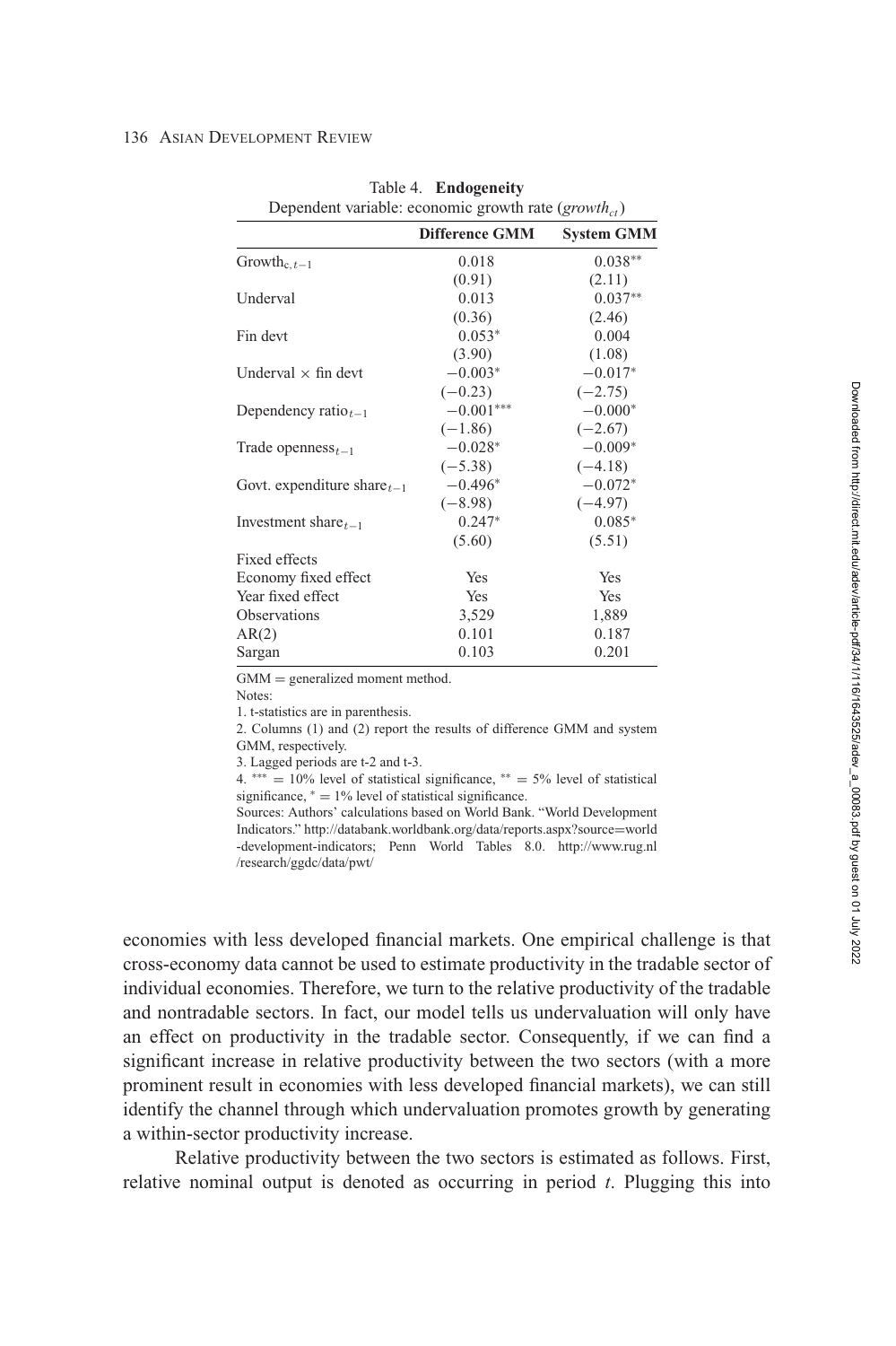|                                            | (1)         | (2)         |
|--------------------------------------------|-------------|-------------|
| Share of industrial output in $GDP_{t-1}$  | $0.795*$    | $0.795*$    |
|                                            | (76.56)     | (76.55)     |
| Underval                                   | $0.013*$    | $0.021*$    |
|                                            | (5.79)      | (3.78)      |
| Fin devt                                   | $-0.002***$ | $-0.002***$ |
|                                            | $(-1.77)$   | $(-1.92)$   |
| Underval $\times$ fin devt                 |             | $-0.003*$   |
|                                            |             | $(-3.61)$   |
| Dependency ratio $_{t-1}$                  | $-0.000*$   | $-0.000*$   |
|                                            | $(-2.92)$   | $(-3.11)$   |
| Trade openness <sub><math>t-1</math></sub> | 0.000       | 0.000       |
|                                            | (0.27)      | (0.31)      |
| Govt. expenditure share $_{t-1}$           | $-0.014***$ | $-0.017**$  |
|                                            | $(-1.78)$   | $(-2.08)$   |
| Investment share $t_{t-1}$                 | $0.021**$   | $0.020**$   |
|                                            | (2.53)      | (2.41)      |
| Fixed effects                              |             |             |
| Economy fixed effect                       | Yes         | Yes         |
| Year fixed effect                          | Yes         | Yes         |
| <b>Observations</b>                        | 3,338       | 3,338       |
| $R^2$                                      | 0.681       | 0.682       |

Table 5. **Channel I: Effect of Undervaluation on Expanding the Tradable Sector's Share of Gross Domestic Product** Dependent variable: Share of industrial output in GDP

 $GDP =$  gross domestic product.

Notes:

1. Observations are annual data for the period 1980–2011.

2. Both undervaluation and private credit/GDP are in logarithmic form.

3. t-statistics in parenthesis.

 $4.*** = 10\%$  level of statistical significance, \*\* = 5% level of statistical significance,  $* = 1\%$  level of statistical significance.

Sources: Authors' calculations based on World Bank. "World Development Indicators." http://databank.worldbank.org/data/reports.aspx?source=world -development-indicators; Penn World Tables 8.0. http://www.rug.nl/research /ggdc/data/pwt/

# equation (11) results in

$$
V_t^{TN} = \frac{P_t^T y_t^T}{P_t^N y_t^N} = \frac{P_t^T A_t^T}{P_t^N A_t^N} \frac{(\alpha^T S_t / \kappa \bar{S})^{\frac{\alpha^T}{1 - \alpha^T}}}{(\alpha^N / \kappa)^{\frac{\alpha^N}{1 - \alpha^N}}}
$$

Taking the log of both sides results in

$$
\ln\left(\frac{A_t^T}{A_t^N}\right) = \ln V_t^{TN} - \ln\left(\frac{P_t^T}{P_t^N}\right) - \frac{\alpha^T}{1 - \alpha^T} \ln\left(\frac{S_t}{\bar{S}}\right) - \frac{\alpha^T}{1 - \alpha^T} \ln\left(\frac{\alpha^T}{\kappa}\right)
$$

$$
- \frac{\alpha^N}{1 - \alpha^N} \ln\left(\frac{\alpha^N}{\kappa}\right) \tag{18}
$$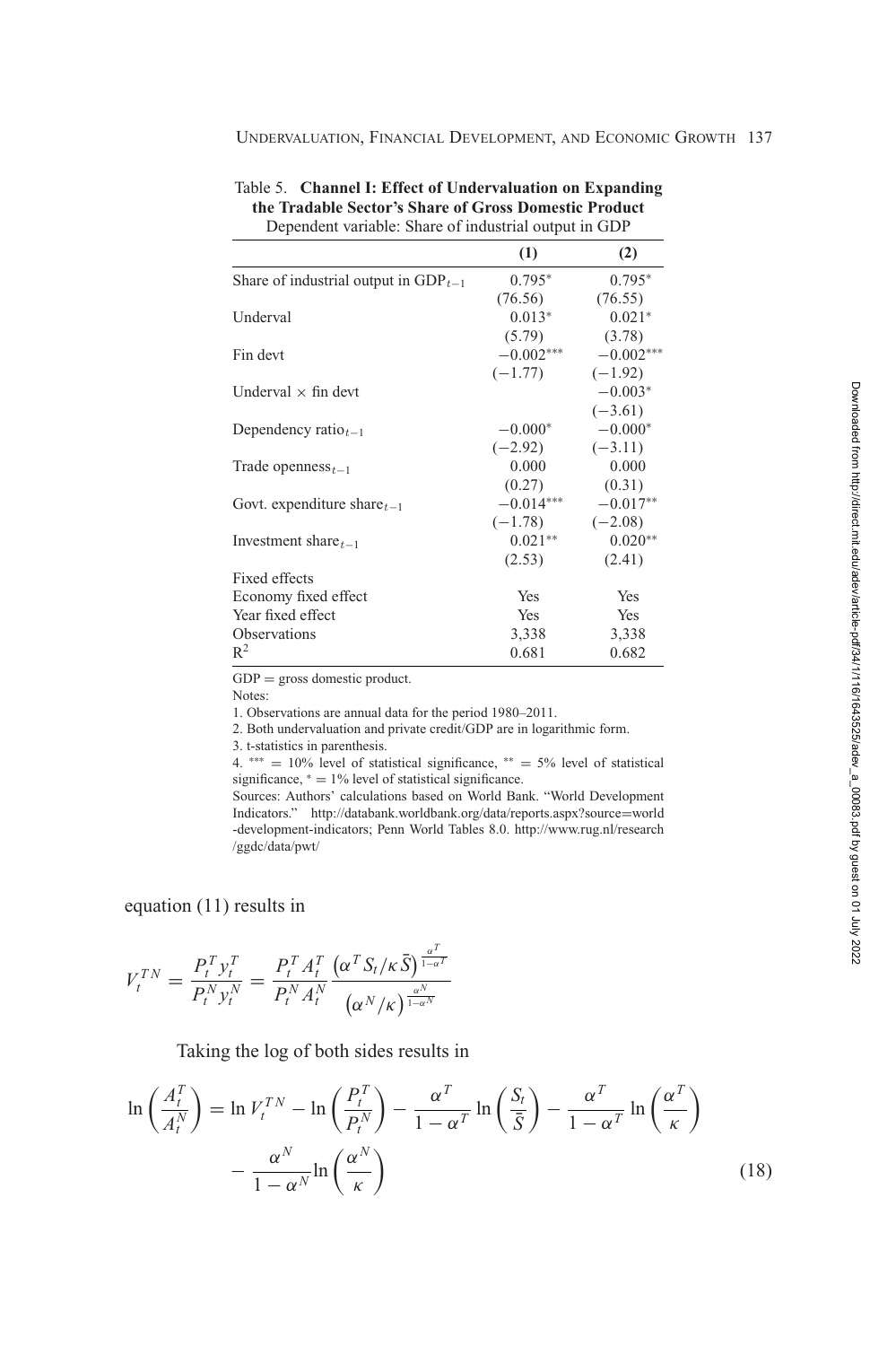where both  $V_t^{TN}$  and  $S_t$  can be observed in the data. The last two terms on the right side of the equation are constant (allowing for differences across economies). What remains to be estimated is the relative price  $(P_t^T/P_t^N)$  at period *t*. Following Mao and Yao (2014), we assume the overall domestic price level at each period is the geometric mean of the price level in two sectors:7

$$
P_t = \left(P_t^T\right)^{\theta} \left(P_t^N\right)^{1-\theta}
$$

Based on the definition of purchasing power parity, we have

$$
PPP = \left(\frac{P^{T*}}{P^T}\right)^{\theta} \left(\frac{P^{N*}}{P^N}\right)^{1-\theta} = \left(\frac{1}{S_t}\right)^{\theta} \left(\frac{P^{N*}}{P^N}\right)^{1-\theta}
$$

For the simplicity of expression, the subscript *t* is omitted here. Rearranging the equation above results in

$$
\ln\left(\frac{P^{N*}}{P^N}\right) = \frac{1}{1-\theta} \left(\ln PPP + \theta \ln S_t\right)
$$

Plugging this into the identity  $\ln\left(\frac{p^T}{p^N}\right) = \ln\left(\frac{p^T}{p^T*}\right) + \ln\left(\frac{p^{T*}}{p^N}\right) + \ln\left(\frac{p^N*}{p^N}\right)$ results in

$$
\ln\left(\frac{P^T}{P^N}\right) = \frac{1}{1-\theta} \left(\ln PPP + \ln S_t\right) + \ln\left(\frac{P^{T*}}{P^{N*}}\right)
$$

Since the world relative price  $P^{T*}/P^{N*}$  between the two sectors is exogenous for a single economy, it can be absorbed into a time fixed effect. We estimate the relative price between the two sectors at period *t* as  $P_{TN,t}$  in the specification below:

 $\ln P_{TN,t} = \gamma (\ln PPP_{ct} + \ln S_{ct}) + \delta_c + \delta_t + \varepsilon_{ct}$ 

Plugging this into equation (18) results in  
 
$$
\ln A_{TN,ct} = \ln V_t^{TN} - \widehat{\ln V_t^{TN}}
$$

where  $A_{TN,ct}$  is the relative productivity between the tradable (T) and nontradable (N) sectors, which are replaced by the industrial (I) and service sector (S),

<sup>&</sup>lt;sup>7</sup>This form can be derived from the utility function  $U_t = (c_t^T)^{\theta} (c_t^N)^{1-\theta}$ . The specific function form has a trivial impact on our estimation results since we only need a specification establishing the relationship between overall prices and sectorial prices.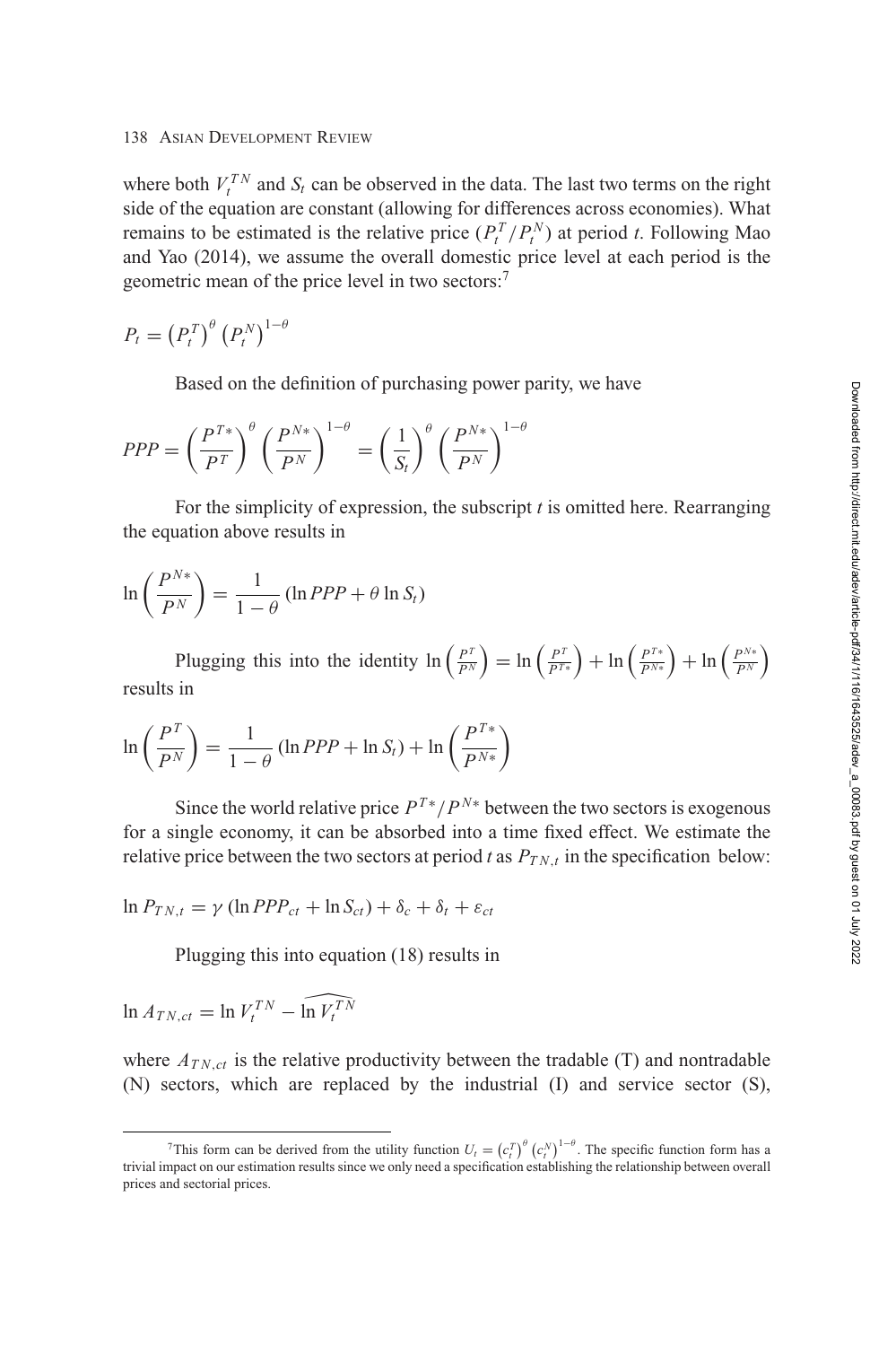| Relative productivity of tradable to           |             |            |
|------------------------------------------------|-------------|------------|
| nontradable sector                             | (1)         | (2)        |
| Relative productivity of tradable to           | $0.792*$    | $0.791*$   |
| nontradable sector <sub><math>t-1</math></sub> | (75.45)     | (75.41)    |
| Underval                                       | $0.081*$    | $0.159*$   |
|                                                | (6.47)      | (5.01)     |
| Fin devt                                       | $-0.018*$   | $-0.020*$  |
|                                                | $(-2.69)$   | $(-3.00)$  |
| Underval $\times$ fin devt                     |             | $-0.028*$  |
|                                                |             | $(-2.69)$  |
| Dependency ratio $_{t-1}$                      | $-0.001***$ | $-0.001**$ |
|                                                | $(-1.72)$   | $(-2.08)$  |
| Trade openness <sub><math>t-1</math></sub>     | 0.005       | 0.006      |
|                                                | (0.83)      | (0.91)     |
| Govt. expenditure share $_{t-1}$               | $-0.089**$  | $-0.113*$  |
|                                                | $(-2.06)$   | $(-2.58)$  |
| Investment share $t_{t-1}$                     | 0.061       | 0.052      |
|                                                | (1.34)      | (1.15)     |
| Fixed effects                                  |             |            |
| Economy fixed effect                           | Yes         | Yes        |
| Year fixed effect                              | Yes         | Yes        |
| <b>Observations</b>                            | 3,317       | 3,317      |
| $R^2$                                          | 0.666       | 0.667      |

Table 6. **Channel II: Effect of Undervaluation on Increasing the Relative Productivity of the Tradable Sector**

 $GDP =$  gross domestic product.

Notes:

1. Observations are annual data for the period 1980–2011.

2. Both undervaluation and private credit/GDP are in logarithmic form.

3. t-statistics are in parenthesis.

4. \*\*\* = 10% level of statistical significance, \*\* = 5% level of statistical significance,  $* = 1\%$  level of statistical significance.

Sources: Authors' calculations based on World Bank. "World Development Indicators." http://databank.worldbank.org/data/reports.aspx?source=world -development-indicators; Penn World Tables 8.0. http://www.rug.nl/research /ggdc/data/pwt/

respectively.  $\widehat{\ln V_t^{TN}}$  is estimated as

 $\ln V_t^{TN} = \delta_1 \ln PPP_{ct} + \delta_2 \ln S_{ct} + \delta_c + \delta_t + \varepsilon_{ct}$ 

The effect of undervaluation on raising the relative productivity of the tradable sector compared with that of the nontradable sector is shown in Table 6. Such an effect is significant and is amplified in economies with less developed financial markets. Quantitatively, column (2) informs us that for economies with an average level of financial market maturity, a 50% undervaluation can lead to a relative productivity increase of 3.22 percentage points (50% ∗ [0.159–0.028 ∗ 3.38]), which is economically significant. In terms of the interactive effect, given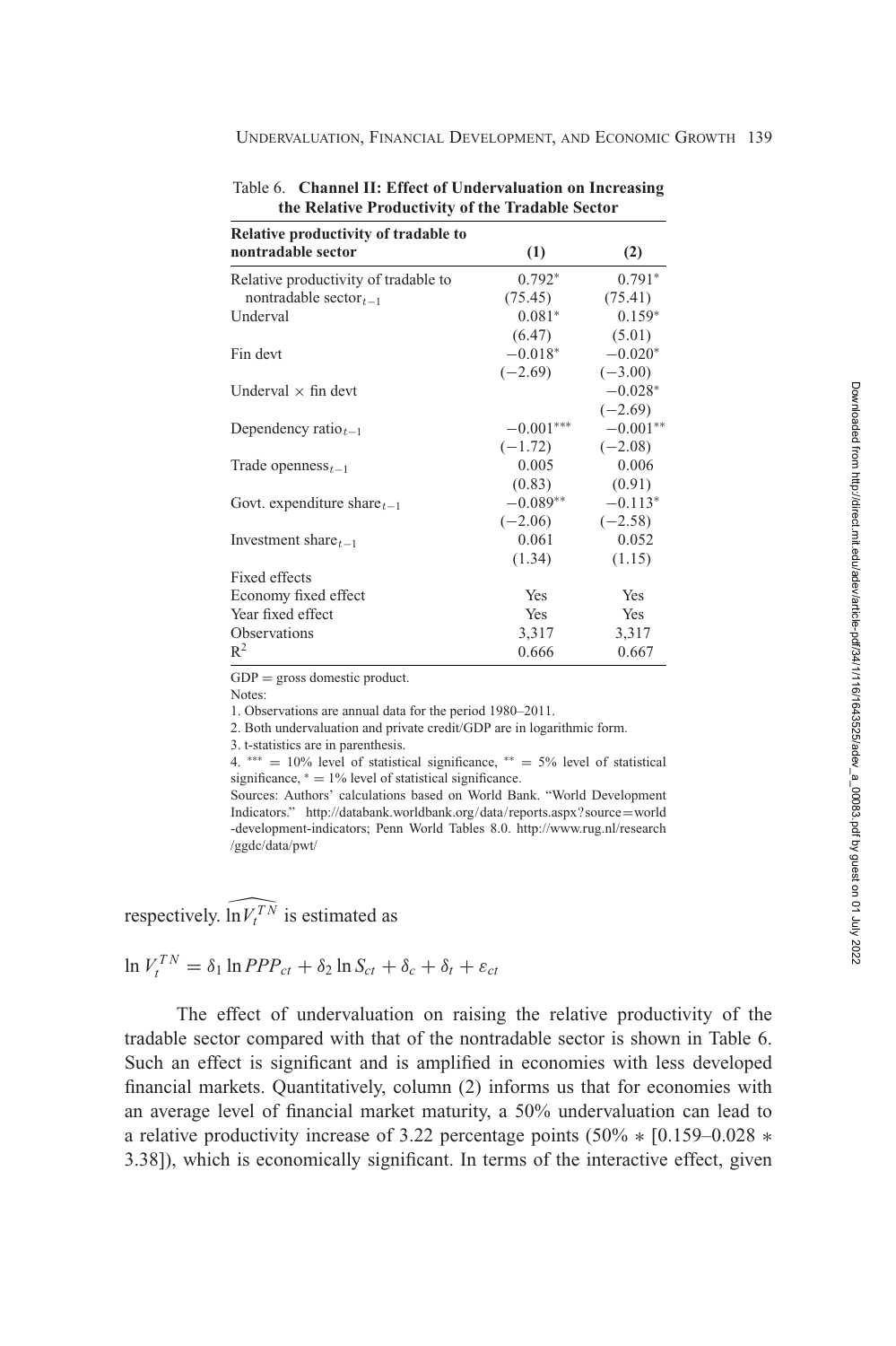a 50% undervaluation and a 10% decline in financial market development, relative productivity increases by an additional 0.14 percentage points (50% ∗ 10% ∗ 0.028).

## **V. Conclusion**

We have tested our hypothesis using cross-economy data for the period 1980–2011 and the results support our predictions. For economies at the 25th percentile of financial development distribution, a 50% undervaluation can increase the economic growth rate by 0.3 percentage points. With a 10% decline in the financial development level, the stimulating effect of undervaluation is an additional 0.045 percentage points. Verifying the two channels included in our theoretical discussion, we find that for economies with an average level of financial market development a 50% undervaluation is associated with a 0.54 percentage point increase in the tradable sector's share of GDP. Meanwhile, the relative productivity of the tradable versus nontradable sector increases by 3.22 percentage points. Given a 10% decline in financial market development, the marginal effects of undervaluation on expanding the tradable sector's share of GDP and the relative productivity of the tradable sector are 0.015 and 0.14 percentage points, respectively.

These findings have substantial policy implications in that they offer a deeper understanding of why policy makers in many developing economies favor an undervalued exchange rate and the related export-oriented development strategies. According to our results, undervaluation will lead to relaxed borrowing constraints in the tradable sector, which will facilitate increased industrial output (as a % of GDP) and an accelerating technological growth rate in the tradable sector. Both of these channels can boost economic growth, with the impacts being more prominent in economies with less developed financial markets. If we take the technological spillover effects into consideration, the growth effect is further magnified. Since developing economies are typically characterized as having underdeveloped finance sectors and tighter borrowing constraints, their likelihood of adopting an undervaluation policy will consequently be higher.

## **References**<sup>∗</sup>

- Acemoglu, Daron, and Veronica Guerrieri. 2006. "Capital Deepening and Non-Balanced Economic Growth." NBER Working Paper No. w12475.
- Aghion, Philippe, Philippe Bacchetta, Romain Ranciere, and Kenneth Rogoff. 2009. "Exchange Rate Volatility and Productivity Growth: The Role of Financial Development." *Journal of Monetary Economics* 56 (4): 494–513.

**<sup>∗</sup>**ADB recognizes "China" as the People's Republic of China.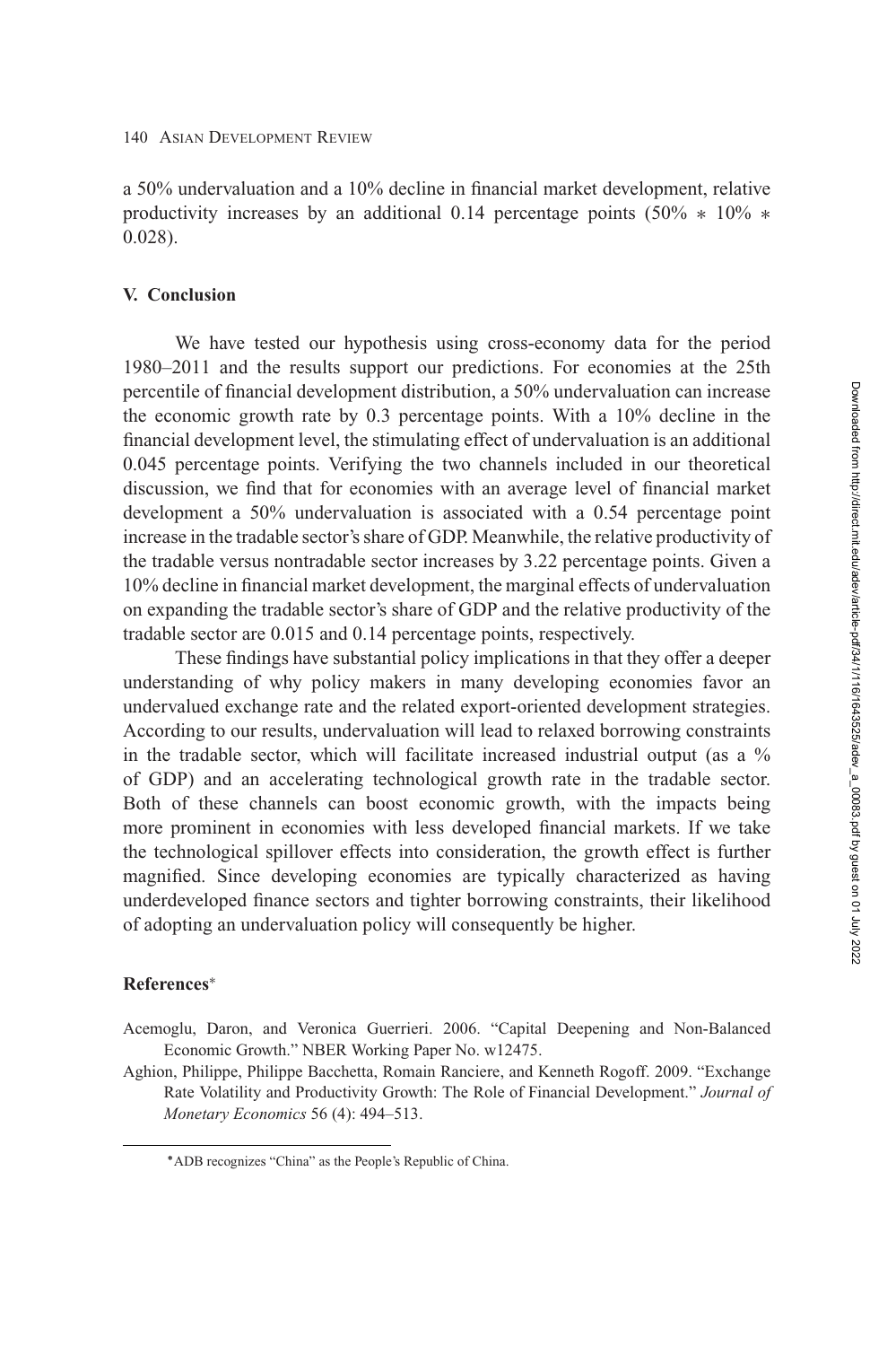- Arellano, Manuel, and Stephen Bond. 1991. "Some Tests of Specification for Panel Data: Monte Carlo Evidence and an Application to Employment Equations." *The Review of Economic Studies* 58 (2): 277–97.
- Baffes, John, Ibrahim A. Elbadawi, and Stephen A. O'Connell. 1997. "Single-Equation Estimation of the Equilibrium Real Exchange Rate." World Bank Development Research Group Paper No. 1800.
- Bagehot, Walter. 1873 [1962]. *A Description of the Money Market*. Homewood, IL: Richard D. Irwin.
- Barro, Robert J. 1990. "Government Spending in a Simple Model of Endogenous Growth." *Journal of Political Economy* 98 (5): S103–S125.
- Barro, Robert J., and Xavier Sala-i-Martin. 1992. "Convergence." *Journal of Political Economy* 100 (2): 223–51.
- Bhaduri, Amit, and Stephen Marglin. 1990. "Unemployment and the Real Wage: The Economic Basis for Contesting Political Ideologies." *Cambridge Journal of Economics* 14 (1990): 375–93.
- Bleaney, Michael, and David Greenaway. 2001. "The Impact of Terms of Trade and Real Exchange Rate Volatility on Investment and Growth in Sub-Saharan Africa." *Journal of Development Economics* 65 (2): 491–500.
- Blundell, Richard, and Stephen Bond. 1998. "Initial Conditions and Moment Restrictions in Dynamic Panel Data Models." *Journal of Econometrics* 87 (1): 115–43.
- Clark, Peter B., and Ronald MacDonald. 1999. *Exchange Rates and Economic Fundamentals: A Methodological Comparison of BEERs and FEERs*. Dordrecht: Springer Netherlands.
- Cottani, Joaquin A., Domingo F. Cavallo, and M. Shahbaz Khan. 1990. "Real Exchange Rate Behavior and Economic Performance in LDCs." *Economic Development and Cultural Change* 39 (1): 61–76.
- Demirgüç-Kunt, Asli, and Ross Levine. 1996. "Stock Markets, Corporate Finance, and Economic Growth: An Overview." *The World Bank Economic Review* 10 (2): 223–39.
- Dewenter, Kathryn L., and Paul H. Malatesta. 2001. "State-Owned and Privately Owned Firms: An Empirical Analysis of Profitability, Leverage, and Labor Intensity." *American Economic Review* 91 (1) 320–34.
- Dooley, Michael P., David Folkerts-Landau, and Peter Garber. 2004. "The Revived Bretton Woods System." *International Journal of Finance & Economics* 9 (4): 307–13.
- Dornbusch, Rudiger, and Stanley Fischer. 1980. "Exchange Rates and the Current Account." *The American Economic Review* 70 (5): 960–71.
- Edwards, Sebastian. 1988. "Real and Monetary Determinants of Real Exchange Rate Behavior: Theory and Evidence from Developing Economies." *Journal of Development Economics* 29 (3): 311–41.
- Frankel, Jeffrey. 2003. "On the Renminbi: The Choice between Adjustment under a Fixed Exchange Rate and Adjustment under a Flexible Rate." KSG Faculty Research Working Papers Series No. RWP04–037.
- Gala, Paulo. 2008. "Real Exchange Rate Levels and Economic Development: Theoretical Analysis and Econometric Evidence." *Cambridge Journal of Economics* 32 (2): 273–88.
- Goldstein, Morris. 2004. "Adjusting China's Exchange Rate Policies." Paper presented at the International Monetary Fund's Seminar on China's Foreign Exchange System, Dalian. 26–27 May.
- Grier, Kevin B., and Gordon Tullock. 1989. "An Empirical Analysis of Cross-National Economic Growth, 1951–1980." *Journal of Monetary Economics* 24 (2): 259–76.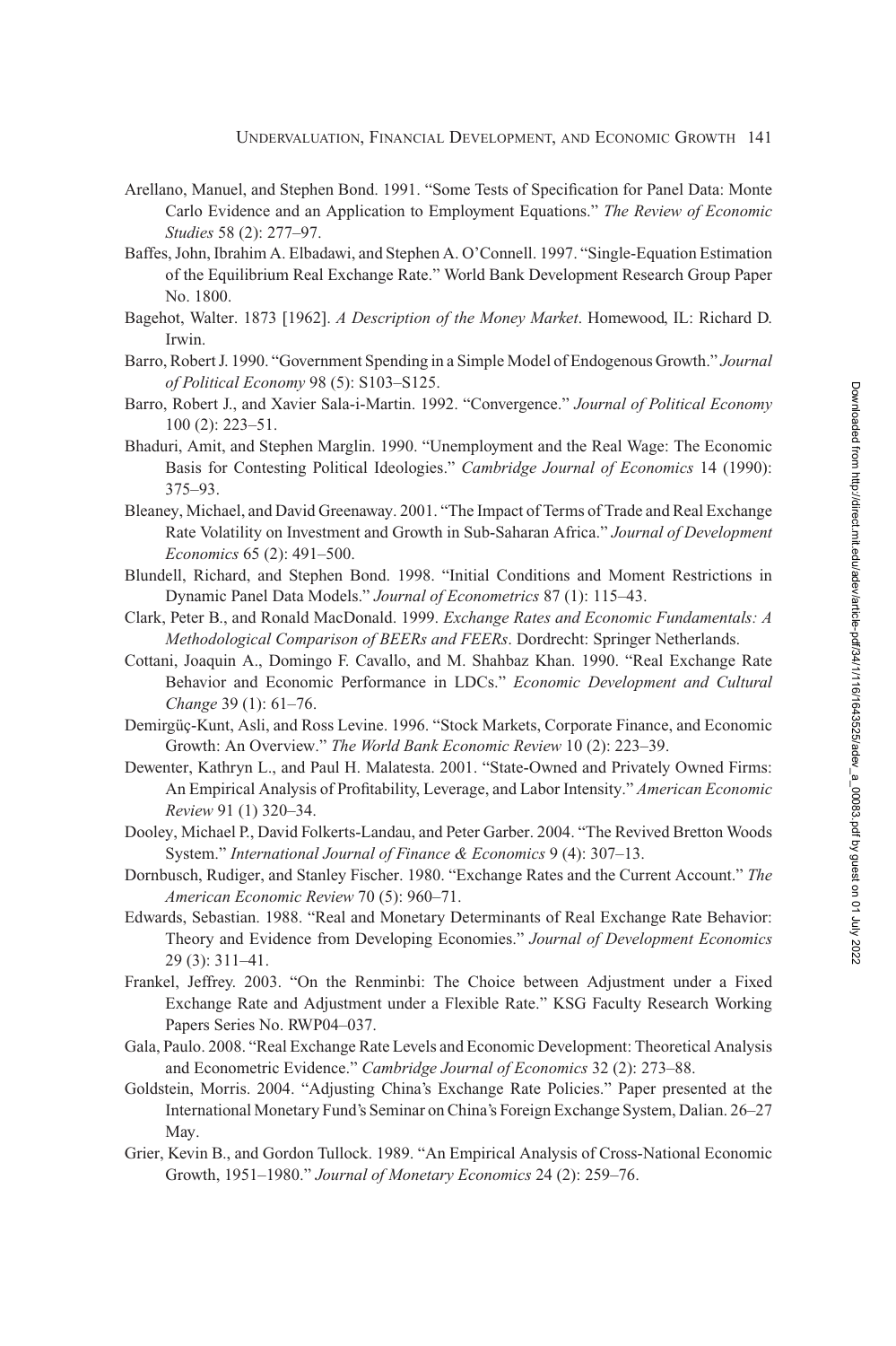- Grubaugh, Stephen G. 1987. "Determinants of Direct Foreign Investment." *The Review of Economics and Statistics* 69 (1): 149–52.
- Herrendorf, Berthold, Richard Rogerson, and Ákos Valentinyi. 2013. "Growth and Structural Transformation." NBER Working Paper No. w18996.
- Higgins, Matthew, and Jeffrey G. Williamson. 1997. "Age Structure Dynamics in Asia and Dependence on Foreign Capital."*Population and Development Review* 23 (2): 261–93.
- Krueger, Anne O. 1974. "The Political Economy of the Rent-Seeking Society." *The American Economic Review* 64 (3): 291–303.
- Krugman, Paul. 1995. "The Myth of Asia's Miracle." *Foreign Affairs* 73 (2): 62–78.
- \_\_\_\_\_. 2003. "The China Syndrome." New York Times, May 13.
- Landau, Daniel. 1983. "Government Expenditure and Economic Growth: A Cross-Economy Study." *Southern Economic Journal* 49 (1983): 783–92.
- Levine, Ross. 2005. "Finance and Growth: Theory and Evidence." In *Handbook of Economic Growth*, edited by Philippe Aghion and Steven Durlauf, 865–934. Amsterdam: Elsevier/North-Holland.
- Levine, Ross, Norman Loayza, and Thorsten Beck. 2000. "Financial Intermediation and Growth: Causality and Causes."*Journal of Monetary Economics* 46 (1): 31–77.
- Levine, Ross, and Sara Zervos. 1996. "Stock Market Development and Long-Run Growth." *The World Bank Economic Review* 10 (2): 323–39.
- \_\_\_\_\_. 1998. "Capital Control Liberalization and Stock Market Development." *World Development* 26 (7): 1169–83.
- Levy-Yeyati, Eduardo, and Federico Sturzenegger. 2007. "Fear of Appreciation." World Bank Policy Research Working Paper Series No. 4387.
- Lucas, Robert E. 1988. "On the Mechanics of Economic Development." *Econometric Society Monographs* 2 (1998): 61–70.
- Maeso-Fernandez, Francisco, Chiara Osbat, and Bernd Schnatz. 2002. "Determinants of the Euro Real Effective Exchange Rate: A BEER/PEER Approach." *Australian Economic Paper* 41(4): 437–61.
- Mao, Rui, and Yang Yao. 2014. "Fixed Exchange Rates, Real Undervaluation, and Economic Growth." CCER Working Paper No. E2014002.
- McKinnon, Ronald I. 1973. *Money and Capital in Economic Development*. Washington, DC: Brookings Institution Press.
- Meier, Gerald M., and Dudley Seers, eds. 1984. *Pioneers in Development*, Volume 375. New York: Oxford University Press.
- Miller, Merton H. 1998. "Financial Markets and Economic Growth." *Journal of Applied Corporate Finance* 11 (3): 8–15.
- Ngongang, Elie. 2011. "Impact of Exchange Rate Policy on the Trade of Industrial Products in Sub-Saharan Africa from 1975 to 2007." *Review of Applied Economics* 7 (1–2): 81–108.
- Penn World Tables 8.0.<http://www.rug.nl/research/ggdc/data/pwt/>
- Razin, Ofair, and Susan M. Collins. 1997. "Real Exchange Rate Misalignments and Growth." NBER Working Paper No. w6174.
- Robinson, Sherman. 1972. "Theories of Economic Growth and Development: Methodology and Content." *Economic Development and Cultural Change* 21(1): 54–67.
- Rodrik, Dani. 2008. "The Real Exchange Rate and Economic Growth." *Brookings Papers on Economic Activity* 2 (2008): 365–412.
- Williamson, John. 1985. *Exchange Rate System*. Cambridge: MIT Press and Institute for International Economics.